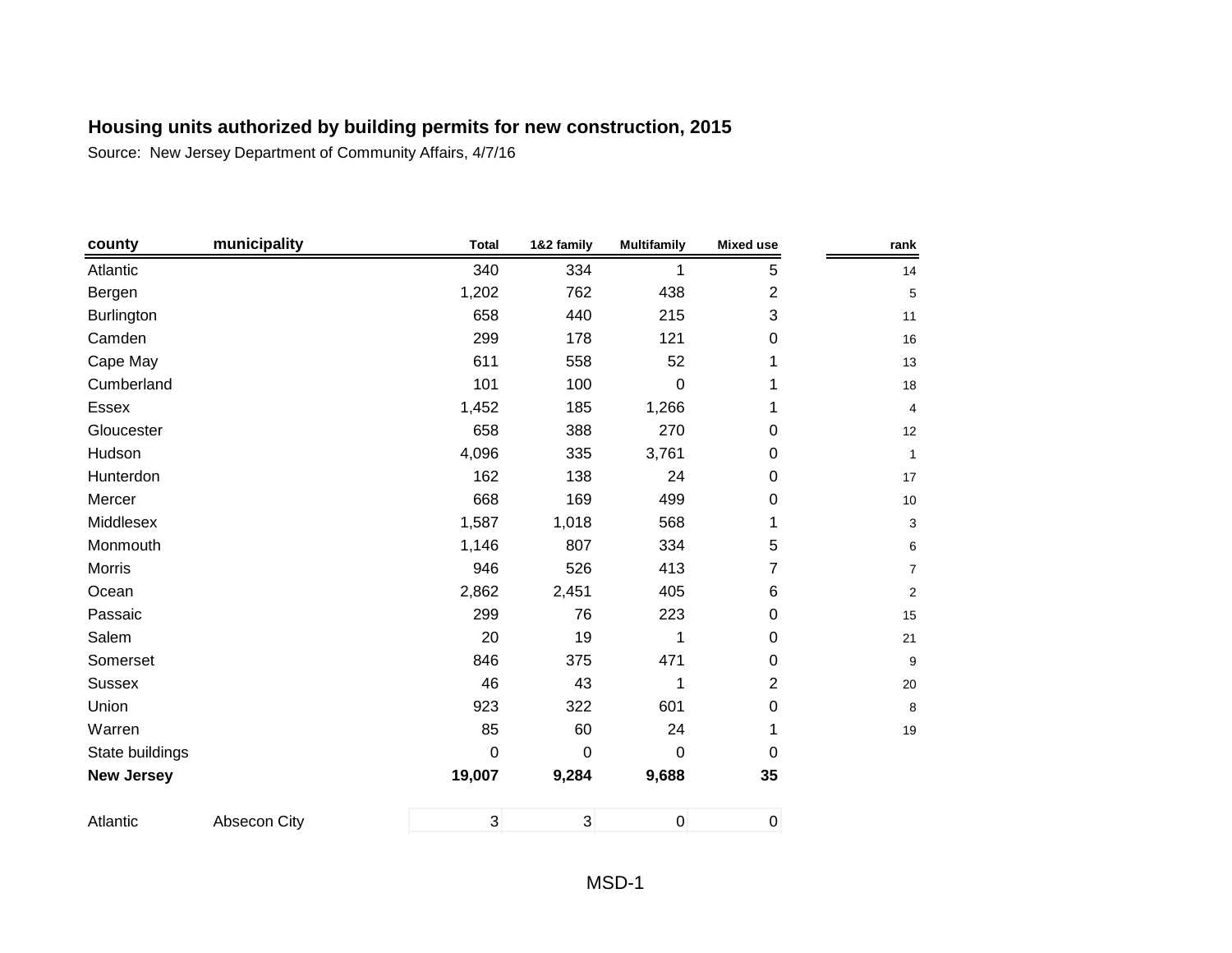| county   | municipality                | <b>Total</b>   | 1&2 family      | <b>Multifamily</b> | <b>Mixed use</b> | rank |
|----------|-----------------------------|----------------|-----------------|--------------------|------------------|------|
| Atlantic | <b>Atlantic City</b>        | 11             | 10 <sup>1</sup> | 1                  | 0                |      |
| Atlantic | <b>Brigantine City</b>      | 10             | 10              | 0                  | 0                |      |
| Atlantic | Buena Borough               | 9              | 6               | $\mathbf 0$        | 3                |      |
| Atlantic | <b>Buena Vista Township</b> | 8              | 8               | $\mathbf 0$        | 0                |      |
| Atlantic | Corbin City                 | $\overline{2}$ | $\overline{2}$  | $\mathbf{0}$       | $\pmb{0}$        |      |
| Atlantic | Egg Harbor City             | 0              | $\mathbf 0$     | $\mathbf 0$        | 0                |      |
| Atlantic | Egg Harbor Township         | 104            | 104             | $\mathbf 0$        | 0                |      |
| Atlantic | <b>Estell Manor City</b>    | 2              | 2               | $\overline{0}$     | 0                |      |
| Atlantic | Folsom Borough              | $\mathbf 0$    | $\mathbf 0$     | $\mathbf 0$        | 0                |      |
| Atlantic | Galloway Township           | 28             | 28              | $\mathbf 0$        | 0                |      |
| Atlantic | Hamilton Township           | 35             | 35              | $\mathbf{0}$       | 0                |      |
| Atlantic | <b>Hammonton Town</b>       | 15             | 15              | $\mathbf 0$        | 0                |      |
| Atlantic | Linwood City                | 4              | 4               | $\mathbf 0$        | 0                |      |
| Atlantic | Longport Borough            | 22             | 22              | $\mathbf 0$        | 0                |      |
| Atlantic | Margate City                | 47             | 47              | $\mathbf 0$        | $\pmb{0}$        |      |
| Atlantic | Mullica Township            | 10             | 10 <sup>1</sup> | $\overline{0}$     | 0                |      |
| Atlantic | Northfield City             | 3              | 3               | $\overline{0}$     | 0                |      |
| Atlantic | Pleasantville City          | $\overline{4}$ | $\overline{4}$  | $\boldsymbol{0}$   | 0                |      |
| Atlantic | Port Republic City          | $\pmb{0}$      | $\pmb{0}$       | $\pmb{0}$          | 0                |      |
| Atlantic | <b>Somers Point City</b>    | 0              | $\mathbf 0$     | $\mathbf 0$        | 0                |      |
| Atlantic | <b>Ventnor City</b>         | 18             | 16              | $\mathbf 0$        | $\overline{2}$   |      |
| Atlantic | <b>Weymouth Township</b>    | 5              | 5               | $\mathbf 0$        | $\pmb{0}$        |      |
| Bergen   | Allendale Borough           | 6              | $6\phantom{1}6$ | $\mathbf 0$        | $\pmb{0}$        |      |
| Bergen   | Alpine Borough              | 5              | 5               | $\mathbf 0$        | 0                |      |
| Bergen   | Bergenfield Borough         | 23             | 23              | 0                  | 0                |      |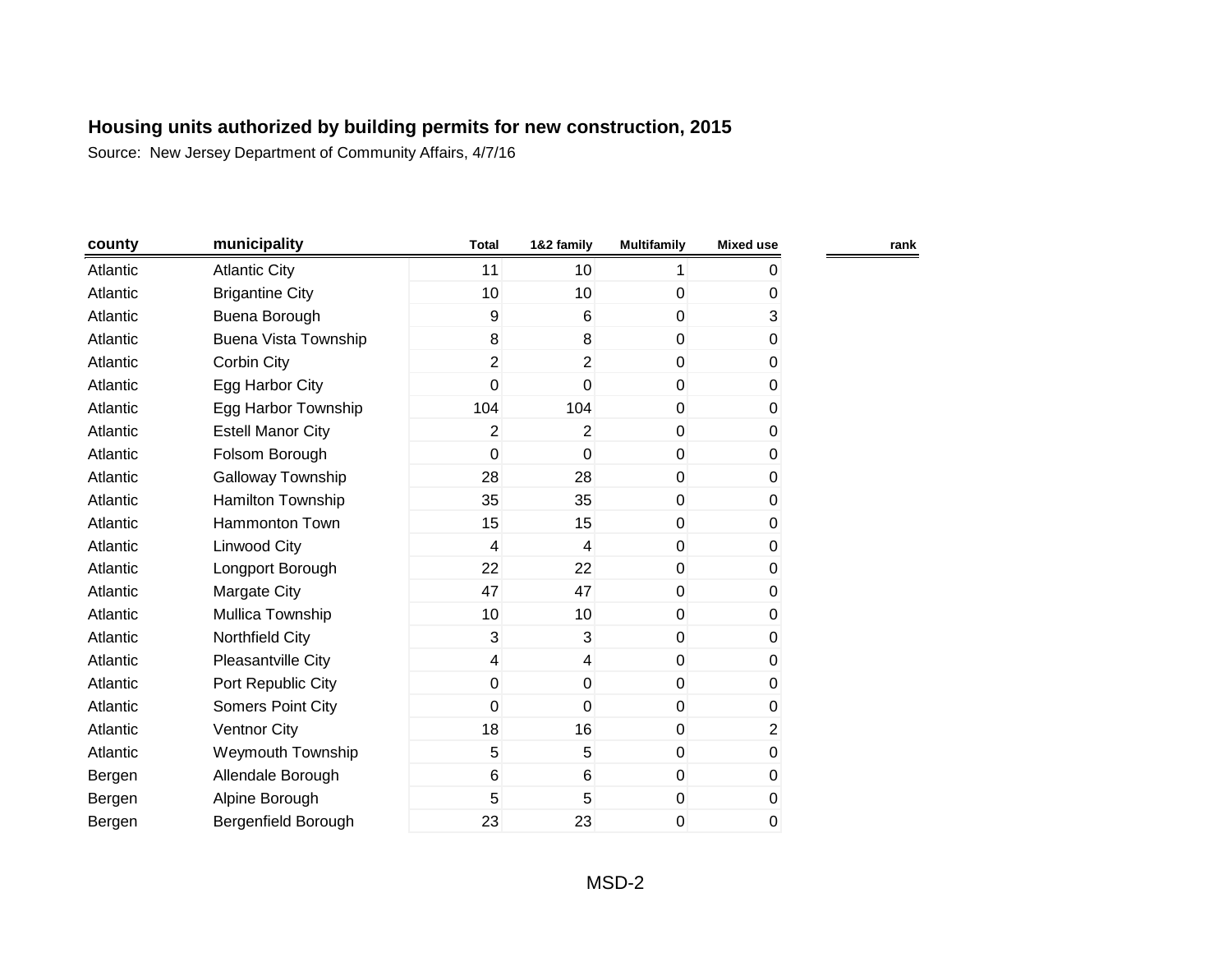| county | municipality                    | <b>Total</b>   | 1&2 family              | <b>Multifamily</b> | <b>Mixed use</b> | rank |
|--------|---------------------------------|----------------|-------------------------|--------------------|------------------|------|
| Bergen | Bogota Borough                  | 3              | $\overline{3}$          | $\overline{0}$     | 0                |      |
| Bergen | Carlstadt Borough               | $\overline{2}$ | $\overline{2}$          | 0                  | 0                |      |
| Bergen | Cliffside Park Borough          | 55             | 33                      | 22                 | $\pmb{0}$        |      |
| Bergen | Closter Borough                 | 9              | $\boldsymbol{9}$        | $\overline{0}$     | 0                |      |
| Bergen | Cresskill Borough               | 20             | 20                      | $\overline{0}$     | $\pmb{0}$        |      |
| Bergen | Demarest Borough                | 15             | 15                      | $\overline{0}$     | 0                |      |
| Bergen | Dumont Borough                  | $\mathbf 0$    | $\mathbf 0$             | $\pmb{0}$          | 0                |      |
| Bergen | Elmwood Park Borough            | 13             | 12                      | 1                  | 0                |      |
| Bergen | East Rutherford Borough         | 2              | $\overline{2}$          | 0                  | 0                |      |
| Bergen | Edgewater Borough               | 138            | 29                      | 109                | 0                |      |
| Bergen | Emerson Borough                 | 14             | 14                      | $\Omega$           | 0                |      |
| Bergen | <b>Englewood City</b>           | 4              | $\overline{2}$          | 1                  | 1                |      |
| Bergen | <b>Englewood Cliffs Borough</b> | 19             | 19                      | $\mathbf{0}$       | 0                |      |
| Bergen | Fair Lawn Borough               | 11             | 6                       | 5                  | 0                |      |
| Bergen | Fairview Borough                | 14             | 14                      | $\mathbf{0}$       | 0                |      |
| Bergen | Fort Lee Borough                | 118            | 53                      | 65                 | 0                |      |
| Bergen | Franklin Lakes Borough          | 79             | 15                      | 64                 | 0                |      |
| Bergen | <b>Garfield City</b>            | 53             | 8                       | 45                 | 0                |      |
| Bergen | Glen Rock Borough               | 10             | 10 <sup>1</sup>         | $\mathbf 0$        | 0                |      |
| Bergen | Hackensack City                 | $\overline{4}$ | $\overline{4}$          | $\overline{0}$     | 0                |      |
| Bergen | Harrington Park Borough         | $\overline{2}$ | $\overline{2}$          | $\mathbf 0$        | 0                |      |
| Bergen | Hasbrouck Heights Borough       | 3              | 3                       | $\mathbf 0$        | 0                |      |
| Bergen | Haworth Borough                 | 4              | $\overline{\mathbf{r}}$ | $\mathbf 0$        | $\pmb{0}$        |      |
| Bergen | Hillsdale Borough               | 4              | 4                       | $\pmb{0}$          | 0                |      |
| Bergen | Ho-Ho-Kus Borough               | 5              | 5                       | 0                  | 0                |      |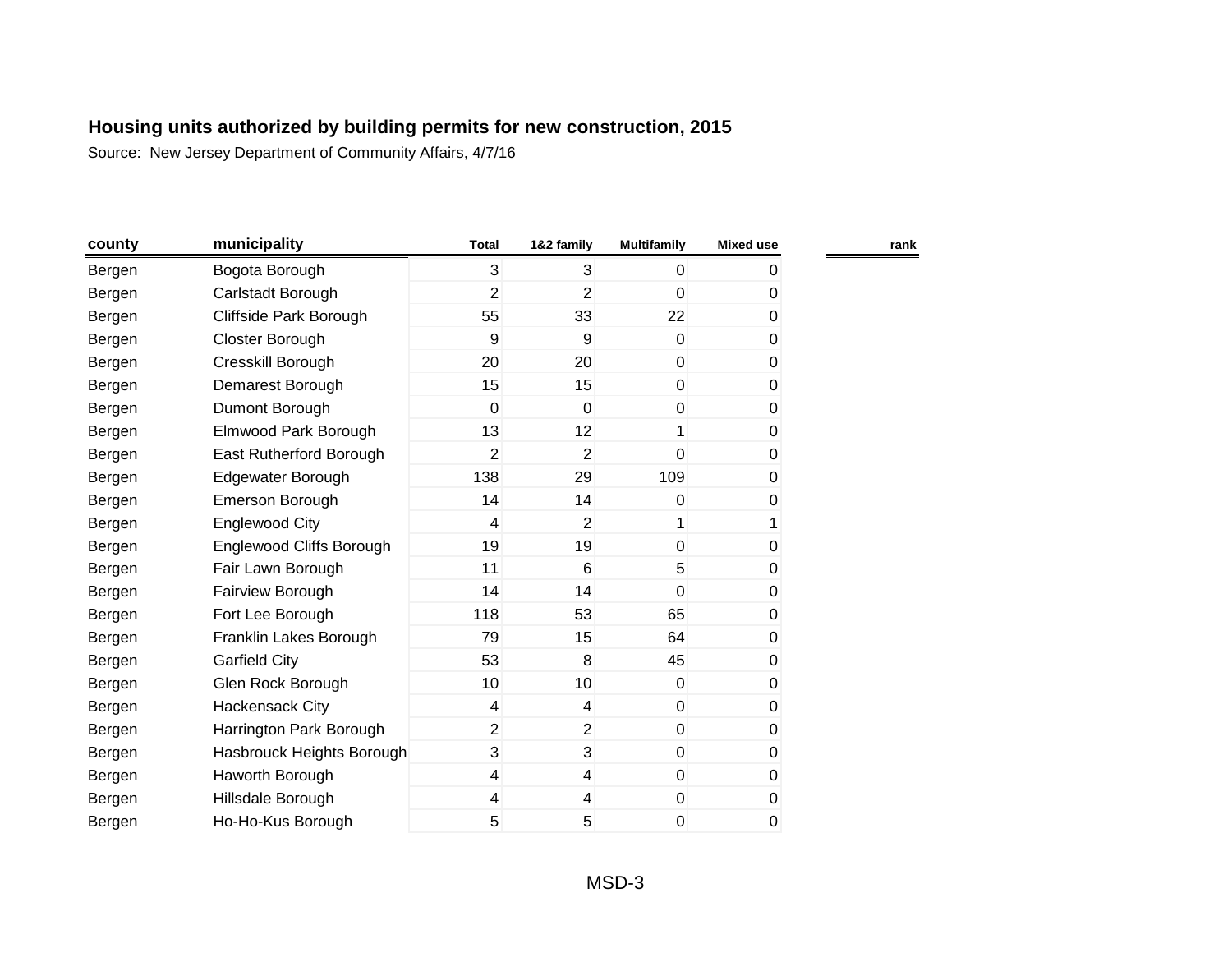| county | municipality               | <b>Total</b> | 1&2 family               | <b>Multifamily</b> | <b>Mixed use</b> |  |
|--------|----------------------------|--------------|--------------------------|--------------------|------------------|--|
| Bergen | Leonia Borough             | 0            | $\overline{0}$           | $\overline{0}$     | 0                |  |
| Bergen | Little Ferry Borough       | 0            | $\mathbf 0$              | $\mathbf{0}$       | 0                |  |
| Bergen | Lodi Borough               | 11           | 3                        | 8                  | 0                |  |
| Bergen | Lyndhurst Township         | 10           | 10 <sup>1</sup>          | $\overline{0}$     | 0                |  |
| Bergen | Mahwah Township            | 28           | 27                       | 1                  | 0                |  |
| Bergen | Maywood Borough            | 3            | 3                        | $\mathbf 0$        | 0                |  |
| Bergen | Midland Park Borough       | 1            | 1                        | $\mathbf{0}$       | 0                |  |
| Bergen | Montvale Borough           | 64           | 4                        | 60                 | 0                |  |
| Bergen | Moonachie Borough          | 0            | 0                        | $\overline{0}$     | 0                |  |
| Bergen | New Milford Borough        | 4            | $\overline{\mathcal{L}}$ | $\overline{0}$     | 0                |  |
| Bergen | North Arlington Borough    | 3            | $\overline{3}$           | $\overline{0}$     | 0                |  |
| Bergen | Northvale Borough          | 41           | 6                        | 35                 | 0                |  |
| Bergen | Norwood Borough            | 6            | 6                        | $\overline{0}$     | 0                |  |
| Bergen | Oakland Borough            | 4            | 4                        | $\boldsymbol{0}$   | 0                |  |
| Bergen | Old Tappan Borough         | 6            | 6                        | $\overline{0}$     | 0                |  |
| Bergen | Oradell Borough            | 9            | 9                        | $\overline{0}$     | 0                |  |
| Bergen | Palisades Park Borough     | 90           | 68                       | 22                 | 0                |  |
| Bergen | Paramus Borough            | 29           | 29                       | $\overline{0}$     | 0                |  |
| Bergen | Park Ridge Borough         | 13           | 13                       | $\boldsymbol{0}$   | 0                |  |
| Bergen | Ramsey Borough             | 6            | $\,6$                    | $\boldsymbol{0}$   | 0                |  |
| Bergen | Ridgefield Borough         | 5            | 5                        | $\overline{0}$     | 0                |  |
| Bergen | Ridgefield Park Village    | 0            | $\mathbf 0$              | $\overline{0}$     | 0                |  |
| Bergen | Ridgewood Village          | 12           | 12                       | $\overline{0}$     | 0                |  |
| Bergen | River Edge Borough         | 3            | $\overline{2}$           | $\mathbf 0$        | 1                |  |
| Bergen | <b>River Vale Township</b> | 1            | 1                        | $\mathbf 0$        | 0                |  |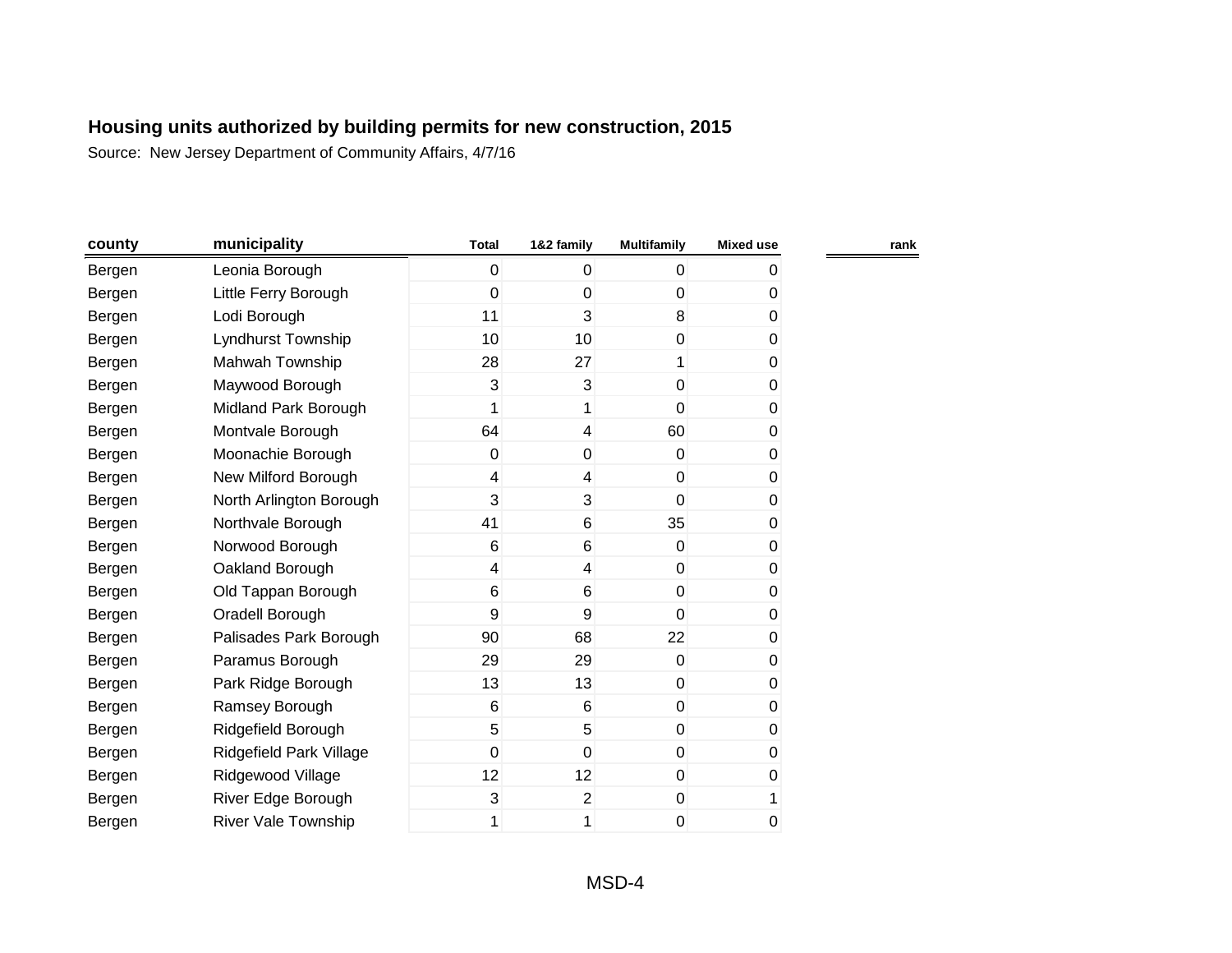| county            | municipality                  | <b>Total</b>   | 1&2 family     | <b>Multifamily</b> | <b>Mixed use</b> |
|-------------------|-------------------------------|----------------|----------------|--------------------|------------------|
| Bergen            | Rochelle Park Township        | 1              | 1              | 0                  | 0                |
| Bergen            | Rockleigh Borough             | 0              | $\mathbf 0$    | 0                  | 0                |
| Bergen            | <b>Rutherford Borough</b>     | 3              | 3              | 0                  | 0                |
| Bergen            | Saddle Brook Township         | $\overline{2}$ | $\overline{2}$ | 0                  | 0                |
| Bergen            | Saddle River Borough          | $\overline{2}$ | $\overline{2}$ | 0                  | 0                |
| Bergen            | South Hackensack Twp          | $\overline{2}$ | 2              | 0                  | 0                |
| Bergen            | <b>Teaneck Township</b>       | 16             | 16             | 0                  | 0                |
| Bergen            | <b>Tenafly Borough</b>        | 32             | 32             | $\pmb{0}$          | 0                |
| Bergen            | Teterboro Borough             | 0              | 0              | 0                  | 0                |
| Bergen            | Upper Saddle River Borough    | 10             | 10             | 0                  | 0                |
| Bergen            | Waldwick Borough              | 1              | 1              | 0                  | 0                |
| Bergen            | Wallington Borough            | 3              | 3              | 0                  | 0                |
| Bergen            | <b>Washington Township</b>    | $\overline{c}$ | $\overline{2}$ | 0                  | 0                |
| Bergen            | Westwood Borough              | $\overline{2}$ | $\overline{2}$ | 0                  | 0                |
| Bergen            | <b>Woodcliff Lake Borough</b> | 3              | 3              | 0                  | 0                |
| Bergen            | Wood-Ridge Borough            | 135            | 135            | 0                  | 0                |
| Bergen            | <b>Wyckoff Township</b>       | 4              | 4              | 0                  | $\overline{0}$   |
| <b>Burlington</b> | <b>Bass River Township</b>    | 1              | 1              | 0                  | 0                |
| <b>Burlington</b> | <b>Beverly City</b>           | 0              | 0              | 0                  | 0                |
| Burlington        | Bordentown City               | 5              | 4              | 0                  |                  |
| Burlington        | <b>Bordentown Township</b>    | 1              |                | 0                  | 0                |
| <b>Burlington</b> | <b>Burlington City</b>        | 1              | 1              | 0                  | 0                |
| Burlington        | <b>Burlington Township</b>    | 52             | 52             | 0                  | 0                |
| <b>Burlington</b> | <b>Chesterfield Township</b>  | 55             | 55             | 0                  | 0                |
| Burlington        | Cinnaminson Township          | 10             | 10             | 0                  | 0                |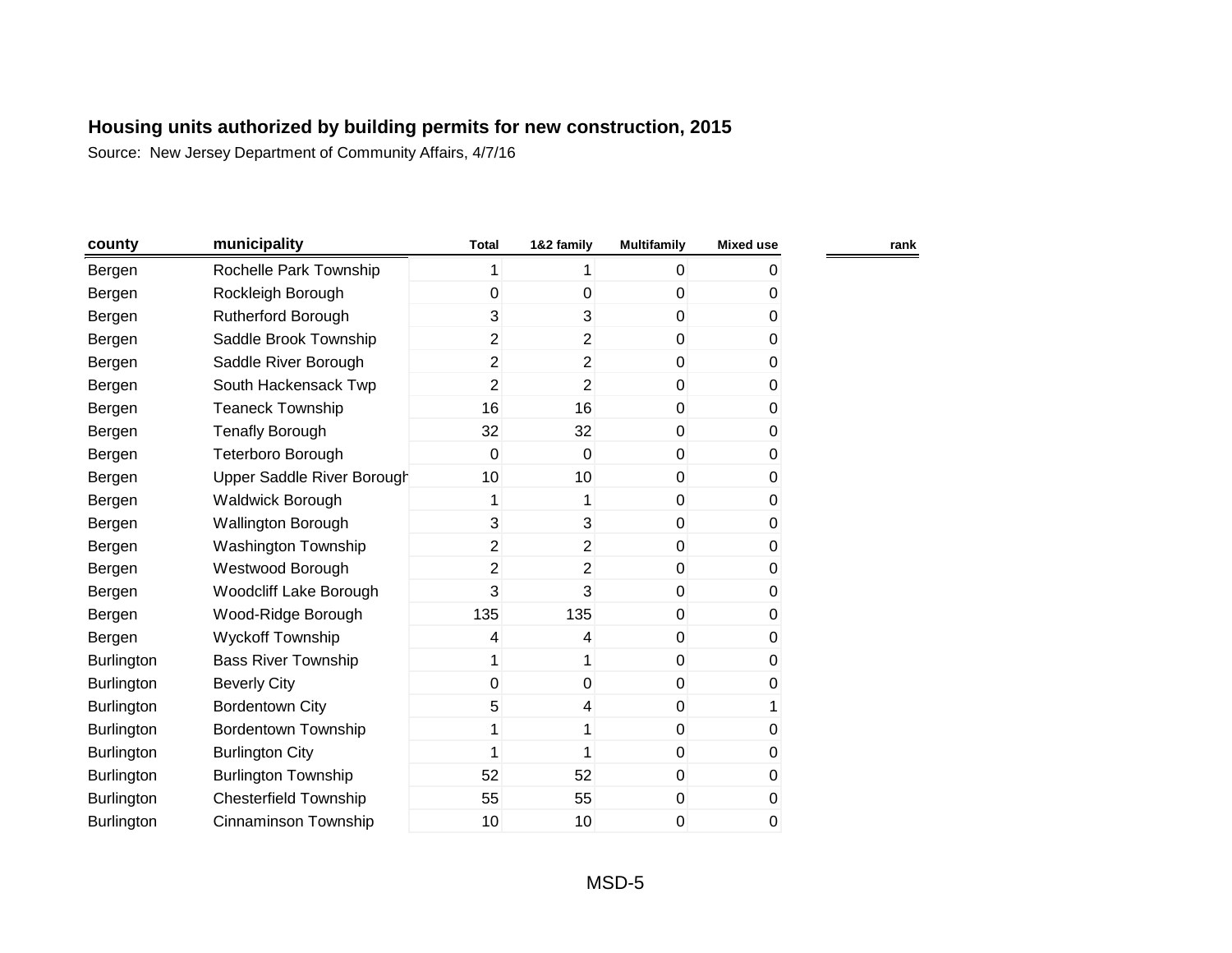| county            | municipality                   | <b>Total</b>   | 1&2 family     | <b>Multifamily</b> | <b>Mixed use</b> | rank |
|-------------------|--------------------------------|----------------|----------------|--------------------|------------------|------|
| Burlington        | Delanco Township               | $\overline{0}$ | $\mathbf{0}$   | $\mathbf{0}$       | 0                |      |
| Burlington        | Delran Township                | 3              | 3              | 0                  | 0                |      |
| <b>Burlington</b> | Eastampton Township            | 0              | 0              | 0                  | 0                |      |
| <b>Burlington</b> | <b>Edgewater Park Township</b> | 5              | 5              | $\mathbf 0$        | 0                |      |
| <b>Burlington</b> | Evesham Township               | 71             | 27             | 44                 | 0                |      |
| Burlington        | Fieldsboro Borough             | 0              | $\mathbf 0$    | $\mathbf 0$        | 0                |      |
| Burlington        | Florence Township              | 21             | 21             | $\mathbf 0$        | 0                |      |
| Burlington        | Hainesport Township            | 18             | 18             | $\mathbf 0$        | 0                |      |
| <b>Burlington</b> | Lumberton Township             | $\overline{2}$ | $\overline{2}$ | 0                  | 0                |      |
| <b>Burlington</b> | Mansfield Township             | 27             | 27             | 0                  | 0                |      |
| <b>Burlington</b> | Maple Shade Township           | 7              | $\overline{7}$ | 0                  | 0                |      |
| <b>Burlington</b> | <b>Medford Township</b>        | 88             | 88             | 0                  | 0                |      |
| <b>Burlington</b> | Medford Lakes Borough          | 4              | 4              | $\mathbf{0}$       | 0                |      |
| Burlington        | Moorestown Township            | 37             | 37             | 0                  | 0                |      |
| Burlington        | Mount Holly Township           | 30             | 30             | $\Omega$           | 0                |      |
| Burlington        | Mount Laurel Township          | 20             | $\overline{7}$ | 11                 | $\overline{2}$   |      |
| <b>Burlington</b> | New Hanover Township           | 7              | $\overline{7}$ | $\mathbf 0$        | 0                |      |
| Burlington        | North Hanover Township         | $\overline{2}$ | $\overline{2}$ | $\mathbf 0$        | 0                |      |
| <b>Burlington</b> | Palmyra Borough                | $\overline{0}$ | $\mathbf 0$    | 0                  | 0                |      |
| <b>Burlington</b> | Pemberton Borough              | $\overline{0}$ | 0              | $\mathbf 0$        | 0                |      |
| <b>Burlington</b> | Pemberton Township             | 9              | 9              | $\mathbf 0$        | 0                |      |
| <b>Burlington</b> | Riverside Township             | 0              | 0              | 0                  | 0                |      |
| Burlington        | Riverton Borough               | 0              | 0              | 0                  | 0                |      |
| <b>Burlington</b> | Shamong Township               | 7              | 7              | 0                  | 0                |      |
| <b>Burlington</b> | Southampton Township           | 1              | 1              | 0                  | 0                |      |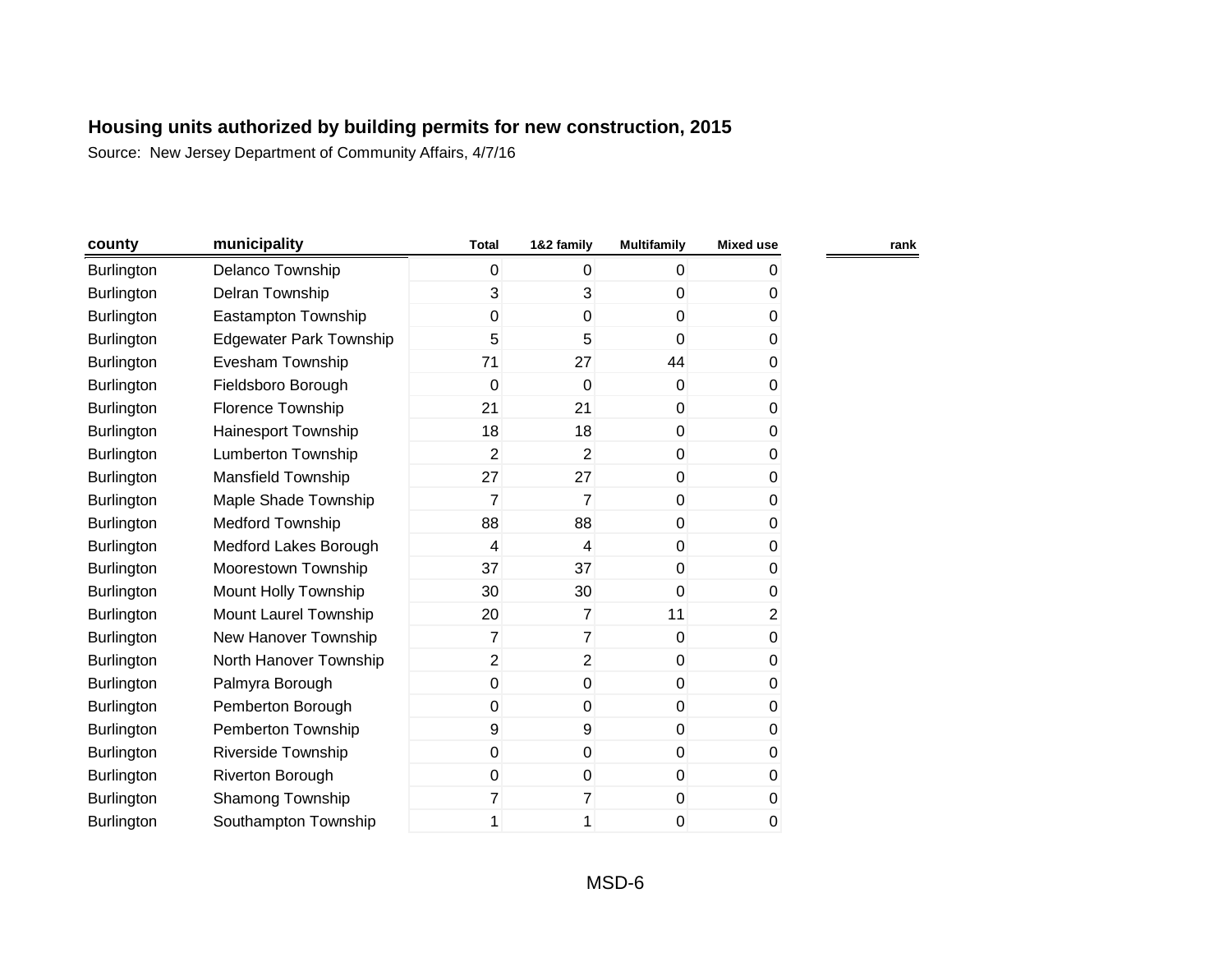| county            | municipality               | <b>Total</b>   | 1&2 family              | <b>Multifamily</b> | <b>Mixed use</b> |  |
|-------------------|----------------------------|----------------|-------------------------|--------------------|------------------|--|
| Burlington        | Springfield Township       | 4              | $\overline{\mathbf{4}}$ | $\overline{0}$     | 0                |  |
| <b>Burlington</b> | <b>Tabernacle Township</b> | 6              | 6                       | 0                  | 0                |  |
| Burlington        | Washington Township        | $\overline{2}$ | $\overline{2}$          | $\overline{0}$     | 0                |  |
| <b>Burlington</b> | <b>Westampton Township</b> | $\overline{2}$ | 0                       | $\overline{2}$     | 0                |  |
| <b>Burlington</b> | Willingboro Township       | 159            | 1                       | 158                | 0                |  |
| <b>Burlington</b> | <b>Woodland Township</b>   | 1              | 1                       | $\overline{0}$     | 0                |  |
| <b>Burlington</b> | Wrightstown Borough        | 0              | 0                       | $\overline{0}$     | 0                |  |
| Camden            | Audubon Borough            | 1              | 1                       | $\overline{0}$     | 0                |  |
| Camden            | Audubon Park Borough       | 0              | 0                       | $\overline{0}$     | 0                |  |
| Camden            | Barrington Borough         | 0              | $\mathbf 0$             | $\overline{0}$     | 0                |  |
| Camden            | Bellmawr Borough           | 0              | $\mathbf 0$             | $\overline{0}$     | 0                |  |
| Camden            | Berlin Borough             | 3              | 3                       | $\overline{0}$     | 0                |  |
| Camden            | <b>Berlin Township</b>     | 34             | 34                      | $\overline{0}$     | 0                |  |
| Camden            | Brooklawn Borough          | 0              | $\mathbf 0$             | $\overline{0}$     | 0                |  |
| Camden            | Camden City                | 47             | 9                       | 38                 | 0                |  |
| Camden            | Cherry Hill Township       | 38             | 23                      | 15                 | 0                |  |
| Camden            | <b>Chesilhurst Borough</b> | 1              | 1                       | $\overline{0}$     | 0                |  |
| Camden            | <b>Clementon Borough</b>   | 14             | 14                      | $\overline{0}$     | 0                |  |
| Camden            | Collingswood Borough       | 1              | 1                       | $\overline{0}$     | 0                |  |
| Camden            | Gibbsboro Borough          | 0              | $\mathbf 0$             | $\overline{0}$     | 0                |  |
| Camden            | <b>Gloucester City</b>     | 0              | $\mathbf 0$             | $\overline{0}$     | 0                |  |
| Camden            | <b>Gloucester Township</b> | 68             | 0                       | 68                 | 0                |  |
| Camden            | Haddon Township            | 7              | $\overline{7}$          | $\overline{0}$     | 0                |  |
| Camden            | Haddonfield Borough        | 11             | 11                      | $\boldsymbol{0}$   | 0                |  |
| Camden            | Haddon Heights Borough     | 16             | 16                      | 0                  | 0                |  |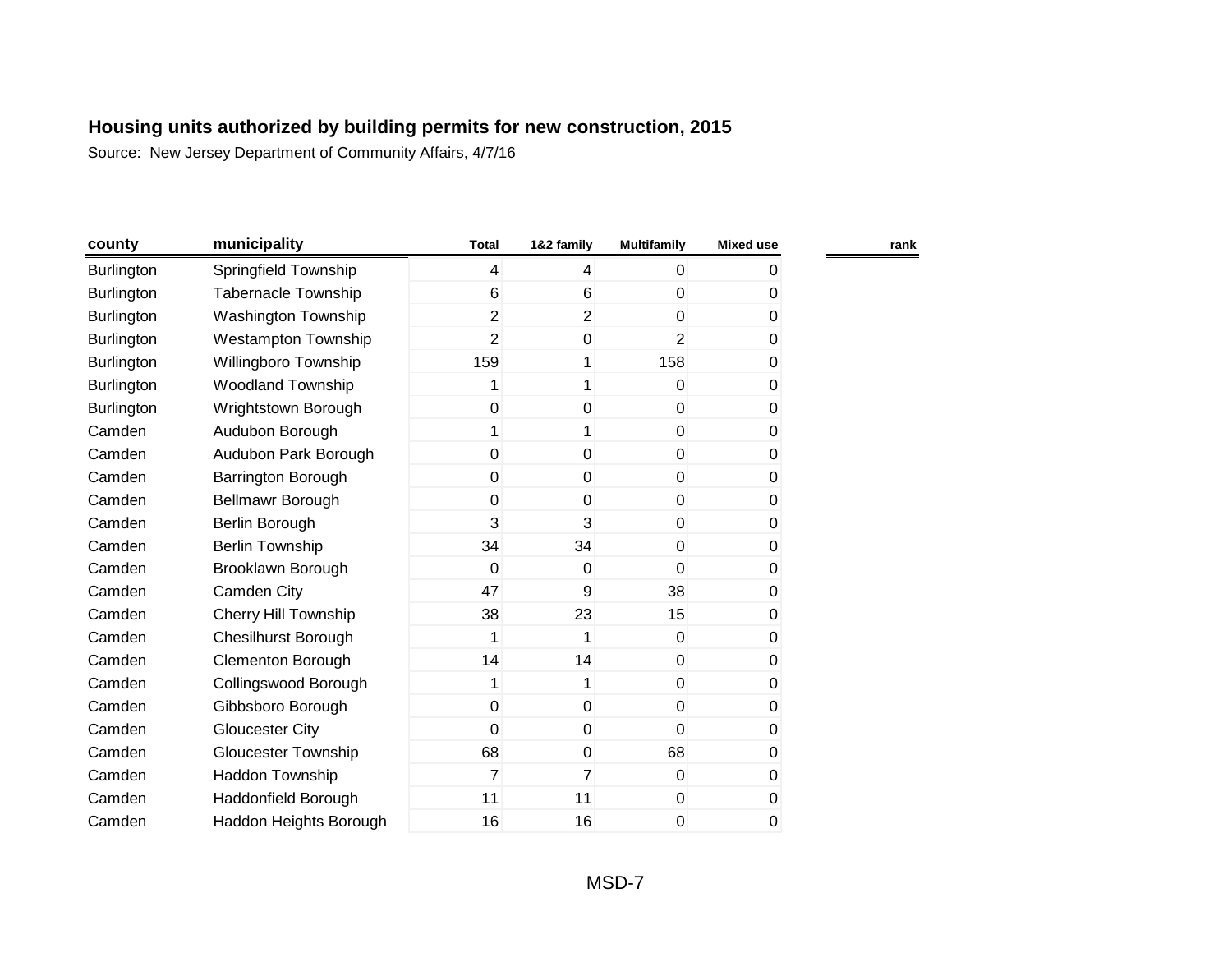| county   | municipality              | <b>Total</b>   | 1&2 family              | <b>Multifamily</b> | <b>Mixed use</b> | rank |
|----------|---------------------------|----------------|-------------------------|--------------------|------------------|------|
| Camden   | Hi-nella Borough          | 0              | $\overline{0}$          | $\overline{0}$     | 0                |      |
| Camden   | Laurel Springs Borough    | 0              | $\mathbf 0$             | 0                  | 0                |      |
| Camden   | Lawnside Borough          | 0              | 0                       | $\mathbf 0$        | 0                |      |
| Camden   | Lindenwold Borough        | 0              | 0                       | $\mathbf 0$        | 0                |      |
| Camden   | Magnolia Borough          | 0              | $\mathbf{0}$            | $\mathbf 0$        | 0                |      |
| Camden   | Merchantville Borough     | 0              | $\mathbf{0}$            | $\mathbf 0$        | 0                |      |
| Camden   | Mount Ephraim Borough     | 0              | $\mathbf{0}$            | $\mathbf 0$        | $\pmb{0}$        |      |
| Camden   | Oaklyn Borough            | 0              | $\mathbf 0$             | $\overline{0}$     | 0                |      |
| Camden   | Pennsauken Township       | 5              | 5                       | 0                  | 0                |      |
| Camden   | Pine Hill Borough         | 3              | $\overline{3}$          | $\boldsymbol{0}$   | $\pmb{0}$        |      |
| Camden   | Pine Valley Borough       | 0              | 0                       | 0                  | 0                |      |
| Camden   | Runnemede Borough         | 0              | $\mathbf 0$             | $\overline{0}$     | 0                |      |
| Camden   | Somerdale Borough         | 26             | 26                      | $\overline{0}$     | 0                |      |
| Camden   | <b>Stratford Borough</b>  | 1              | 1                       | $\overline{0}$     | 0                |      |
| Camden   | <b>Tavistock Borough</b>  | 0              | $\mathbf 0$             | $\overline{0}$     | $\pmb{0}$        |      |
| Camden   | Voorhees Township         | 19             | 19                      | $\mathbf 0$        | 0                |      |
| Camden   | <b>Waterford Township</b> | 4              | $\overline{\mathbf{4}}$ | $\boldsymbol{0}$   | $\pmb{0}$        |      |
| Camden   | <b>Winslow Township</b>   | 0              | $\mathbf 0$             | 0                  | 0                |      |
| Camden   | Woodlynne Borough         | 0              | $\mathbf 0$             | $\overline{0}$     | $\pmb{0}$        |      |
| Cape May | Avalon Borough            | 72             | 72                      | $\overline{0}$     | 0                |      |
| Cape May | Cape May City             | 13             | 13                      | $\overline{0}$     | 0                |      |
| Cape May | Cape May Point Borough    | $\overline{7}$ | $\overline{7}$          | $\overline{0}$     | 0                |      |
| Cape May | Dennis Township           | $\overline{2}$ | $\overline{2}$          | $\overline{0}$     | $\pmb{0}$        |      |
| Cape May | Lower Township            | 18             | 18                      | 0                  | $\pmb{0}$        |      |
| Cape May | Middle Township           | 67             | 58                      | 8                  | 1                |      |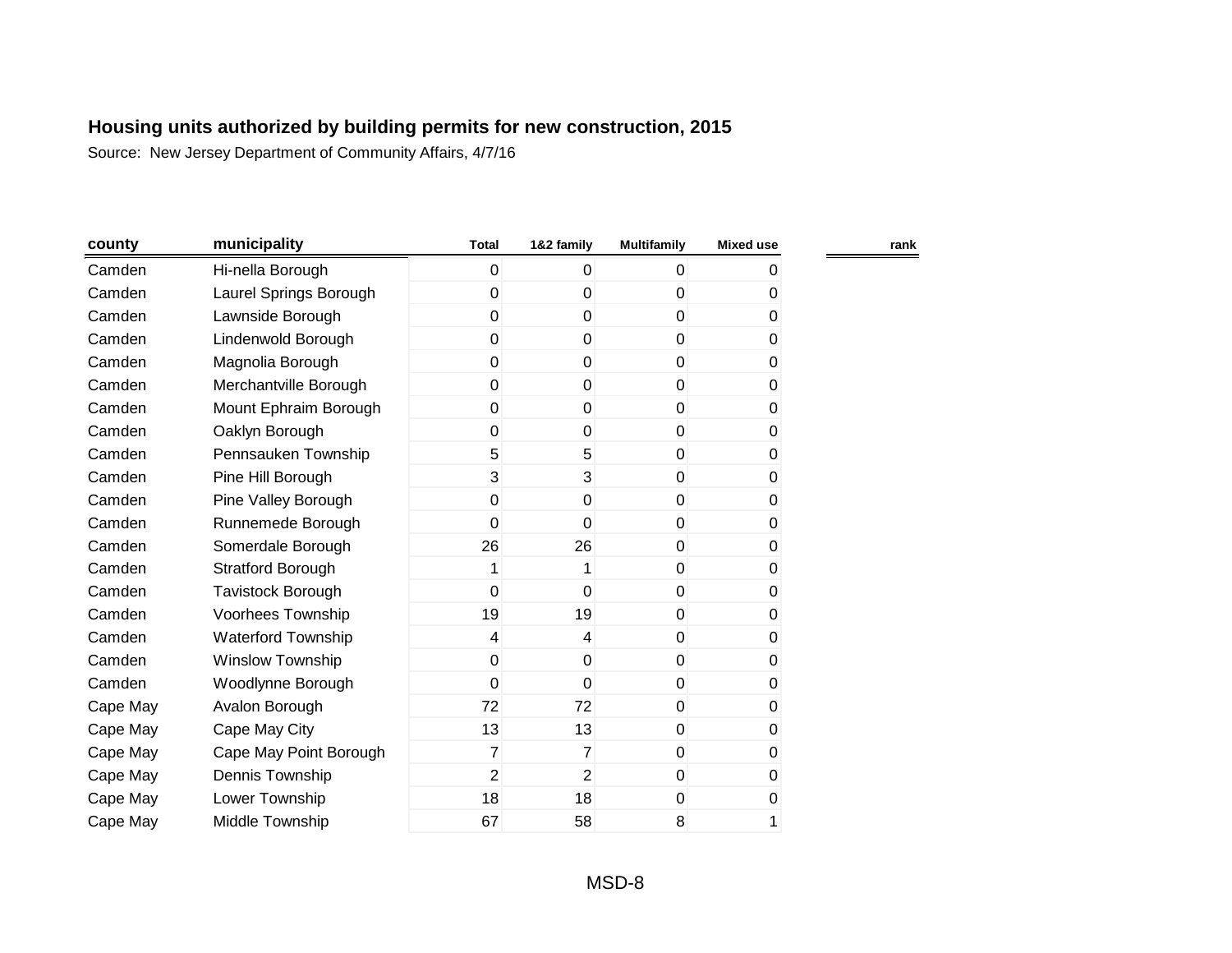| county     | municipality                    | <b>Total</b>   | 1&2 family              | <b>Multifamily</b> | <b>Mixed use</b> | rank |
|------------|---------------------------------|----------------|-------------------------|--------------------|------------------|------|
| Cape May   | North Wildwood City             | 30             | 30                      | 0                  | 0                |      |
| Cape May   | Ocean City                      | 238            | 207                     | 31                 | 0                |      |
| Cape May   | Sea Isle City                   | 96             | 83                      | 13                 | 0                |      |
| Cape May   | Stone Harbor Borough            | 26             | 26                      | $\mathbf 0$        | 0                |      |
| Cape May   | <b>Upper Township</b>           | 7              | $\overline{7}$          | $\mathbf 0$        | 0                |      |
| Cape May   | West Cape May Borough           | 18             | 18                      | $\mathbf 0$        | 0                |      |
| Cape May   | West Wildwood Borough           | $\overline{4}$ | $\overline{\mathbf{4}}$ | $\mathbf 0$        | 0                |      |
| Cape May   | <b>Wildwood City</b>            | 6              | 6                       | $\pmb{0}$          | $\pmb{0}$        |      |
| Cape May   | Wildwood Crest Borough          | 3              | 3                       | 0                  | 0                |      |
| Cape May   | Woodbine Borough                | 4              | $\overline{\mathbf{4}}$ | $\mathbf 0$        | 0                |      |
| Cumberland | <b>Bridgeton City</b>           | 0              | 0                       | $\Omega$           | 0                |      |
| Cumberland | <b>Commercial Township</b>      | 3              | 3                       | $\mathbf 0$        | 0                |      |
| Cumberland | Deerfield Township              | $\overline{2}$ | $\overline{2}$          | $\mathbf 0$        | 0                |      |
| Cumberland | Downe Township                  | 3              | 3                       | $\mathbf 0$        | 0                |      |
| Cumberland | <b>Fairfield Township</b>       | 1              | 1                       | $\mathbf 0$        | 0                |      |
| Cumberland | Greenwich Township              | 0              | $\mathbf 0$             | $\mathbf 0$        | 0                |      |
| Cumberland | <b>Hopewell Township</b>        | 3              | 3                       | $\mathbf 0$        | 0                |      |
| Cumberland | Lawrence Township               | 0              | 0                       | $\mathbf 0$        | 0                |      |
| Cumberland | Maurice River Township          | 5              | 5                       | $\mathbf 0$        | 0                |      |
| Cumberland | <b>Millville City</b>           | 20             | 20                      | $\mathbf 0$        | 0                |      |
| Cumberland | Shiloh Borough                  | 0              | $\mathbf 0$             | $\mathbf 0$        | 0                |      |
| Cumberland | <b>Stow Creek Township</b>      |                | 0                       | $\mathbf 0$        | 1                |      |
| Cumberland | <b>Upper Deerfield Township</b> |                |                         | $\mathbf 0$        | 0                |      |
| Cumberland | <b>Vineland City</b>            | 62             | 62                      | $\pmb{0}$          | 0                |      |
| Essex      | <b>Belleville Township</b>      | 10             | 10                      | 0                  | 0                |      |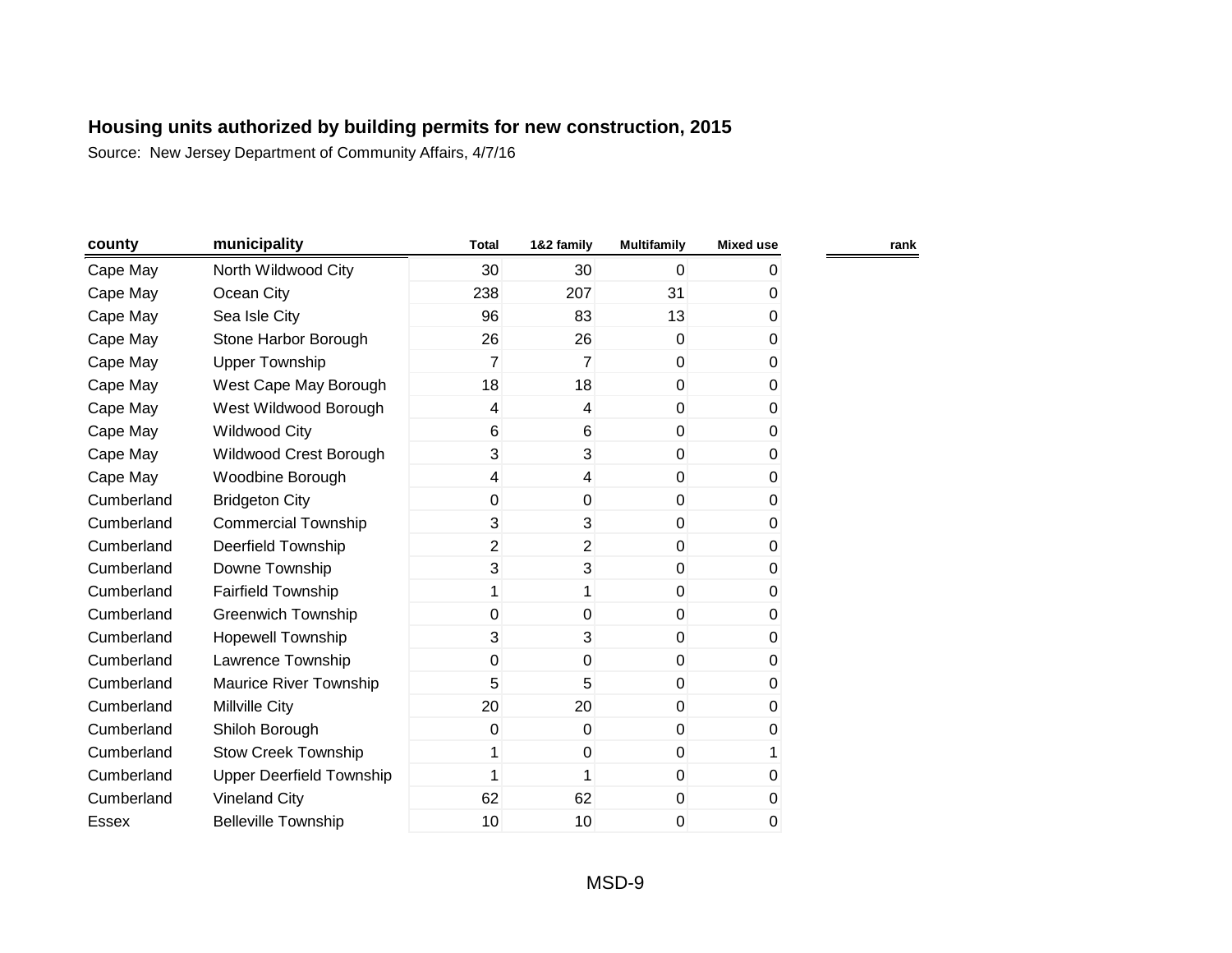| county       | municipality               | <b>Total</b>   | 1&2 family     | <b>Multifamily</b> | <b>Mixed use</b> | rank |
|--------------|----------------------------|----------------|----------------|--------------------|------------------|------|
| <b>Essex</b> | <b>Bloomfield Township</b> | 512            | 24             | 488                | 0                |      |
| <b>Essex</b> | Caldwell Borough           | 11             | 11             | $\Omega$           | 0                |      |
| Essex        | Cedar Grove Township       | 4              | $\overline{4}$ | $\overline{0}$     | 0                |      |
| <b>Essex</b> | East Orange City           | 147            | 3              | 144                | 0                |      |
| <b>Essex</b> | <b>Essex Fells Borough</b> | 5              | 5              | $\Omega$           | 0                |      |
| <b>Essex</b> | <b>Fairfield Township</b>  | 0              | $\mathbf 0$    | $\overline{0}$     | $\mathbf 0$      |      |
| <b>Essex</b> | Glen Ridge Borough         | 3              | 3              | $\overline{0}$     | $\pmb{0}$        |      |
| <b>Essex</b> | Irvington Township         | 0              | $\mathbf 0$    | $\overline{0}$     | 0                |      |
| <b>Essex</b> | Livingston Township        | 56             | 24             | 32                 | 0                |      |
| Essex        | Maplewood Township         | 237            | $\overline{2}$ | 235                | 0                |      |
| Essex        | Millburn Township          | 43             | 38             | 5                  | 0                |      |
| Essex        | Montclair Township         | 48             | 8              | 40                 | 0                |      |
| <b>Essex</b> | <b>Newark City</b>         | 257            | 17             | 240                | 0                |      |
| <b>Essex</b> | North Caldwell Borough     | 7              | $\overline{7}$ | $\overline{0}$     | 0                |      |
| <b>Essex</b> | Nutley Township            | 5              | 5              | $\overline{0}$     | 0                |      |
| <b>Essex</b> | City of Orange Township    | 84             | $\overline{2}$ | 82                 | 0                |      |
| <b>Essex</b> | Roseland Borough           | $\overline{2}$ | $\overline{2}$ | $\overline{0}$     | 0                |      |
| <b>Essex</b> | South Orange Village       | $\overline{2}$ | $\overline{2}$ | $\overline{0}$     | 0                |      |
| Essex        | Verona Township            | 3              | 3              | $\overline{0}$     | 0                |      |
| Essex        | West Caldwell Township     | $\overline{2}$ | $\overline{2}$ | $\overline{0}$     | 0                |      |
| <b>Essex</b> | West Orange Township       | 14             | 13             | $\boldsymbol{0}$   | 1                |      |
| Gloucester   | Clayton Borough            | 69             | 69             | $\overline{0}$     | 0                |      |
| Gloucester   | Deptford Township          | 82             | 64             | 18                 | 0                |      |
| Gloucester   | East Greenwich Township    | 50             | 50             | $\overline{0}$     | $\pmb{0}$        |      |
| Gloucester   | <b>Elk Township</b>        | 9              | 9              | 0                  | 0                |      |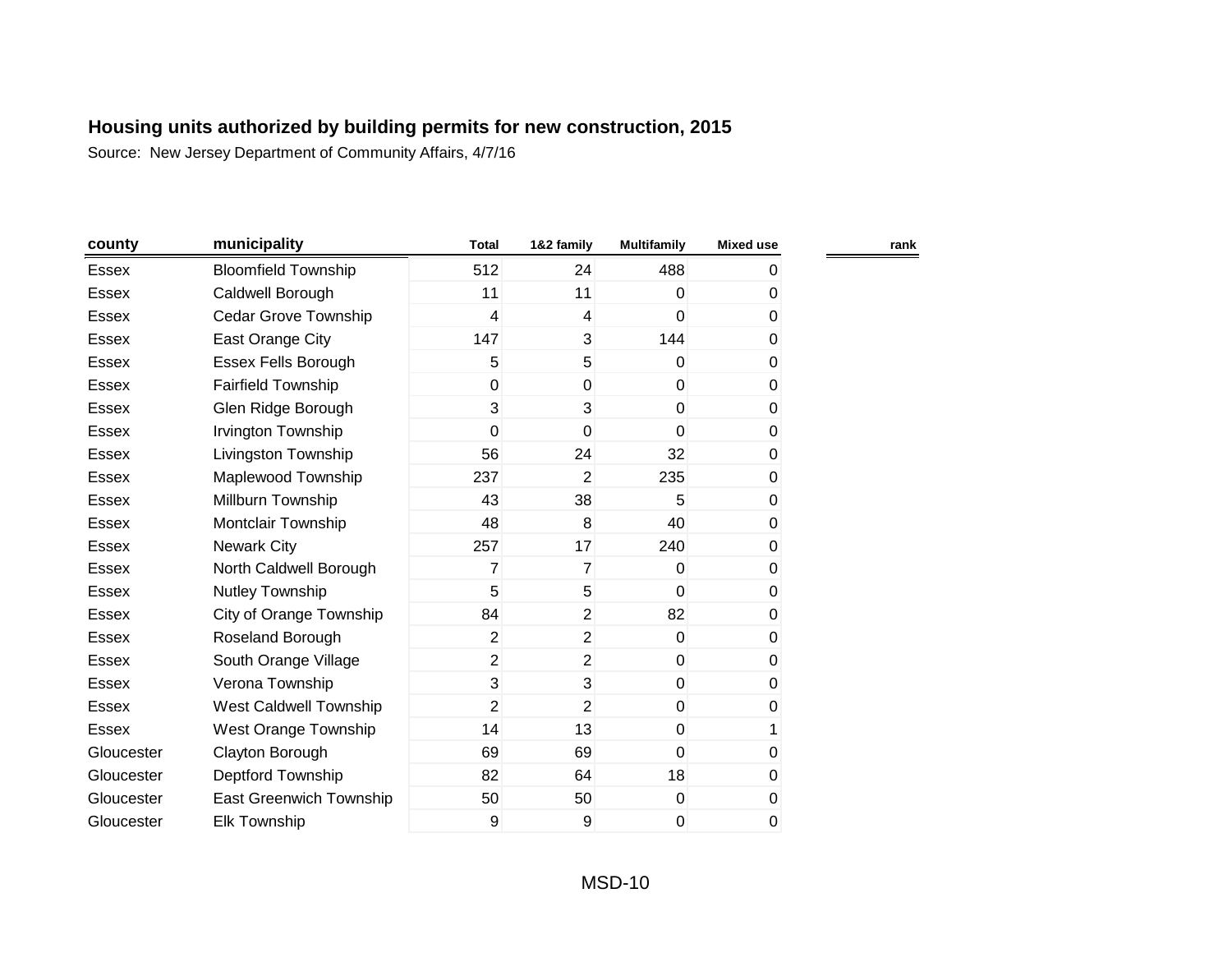| county     | municipality              | <b>Total</b> | 1&2 family     | <b>Multifamily</b> | <b>Mixed use</b> | rank |
|------------|---------------------------|--------------|----------------|--------------------|------------------|------|
| Gloucester | Franklin Township         | 7            | $\overline{7}$ | $\overline{0}$     | 0                |      |
| Gloucester | Glassboro Borough         | 343          | 91             | 252                | 0                |      |
| Gloucester | <b>Greenwich Township</b> | 1            | 1              | $\overline{0}$     | 0                |      |
| Gloucester | <b>Harrison Township</b>  | 17           | 17             | $\overline{0}$     | 0                |      |
| Gloucester | Logan Township            | 0            | $\mathbf{0}$   | $\overline{0}$     | 0                |      |
| Gloucester | Mantua Township           | 0            | $\mathbf 0$    | $\overline{0}$     | 0                |      |
| Gloucester | Monroe Township           | 28           | 28             | $\overline{0}$     | 0                |      |
| Gloucester | National Park Borough     | 0            | 0              | $\overline{0}$     | 0                |      |
| Gloucester | Newfield Borough          | 0            | 0              | $\overline{0}$     | 0                |      |
| Gloucester | Paulsboro Borough         | 1            | 1              | $\overline{0}$     | 0                |      |
| Gloucester | Pitman Borough            | 0            | $\mathbf 0$    | $\overline{0}$     | 0                |      |
| Gloucester | South Harrison Township   | 0            | $\mathbf 0$    | $\overline{0}$     | 0                |      |
| Gloucester | Swedesboro Borough        | 1            | 1              | $\overline{0}$     | 0                |      |
| Gloucester | Washington Township       | 0            | $\mathbf{0}$   | $\overline{0}$     | 0                |      |
| Gloucester | Wenonah Borough           | 0            | $\Omega$       | $\overline{0}$     | 0                |      |
| Gloucester | West Deptford Township    | 6            | 6              | $\overline{0}$     | 0                |      |
| Gloucester | Westville Borough         | 0            | $\Omega$       | $\overline{0}$     | 0                |      |
| Gloucester | <b>Woodbury City</b>      | 0            | $\mathbf 0$    | $\overline{0}$     | 0                |      |
| Gloucester | Woodbury Heights Borough  | 0            | 0              | $\overline{0}$     | 0                |      |
| Gloucester | <b>Woolwich Township</b>  | 44           | 44             | $\Omega$           | 0                |      |
| Hudson     | <b>Bayonne City</b>       | 64           | 20             | 44                 | 0                |      |
| Hudson     | East Newark Borough       | 0            | $\mathbf 0$    | $\overline{0}$     | 0                |      |
| Hudson     | <b>Guttenberg Town</b>    | 4            | $\overline{2}$ | $\overline{2}$     | 0                |      |
| Hudson     | Harrison Town             | 310          | 24             | 286                | 0                |      |
| Hudson     | Hoboken City              | 457          | 11             | 446                | 0                |      |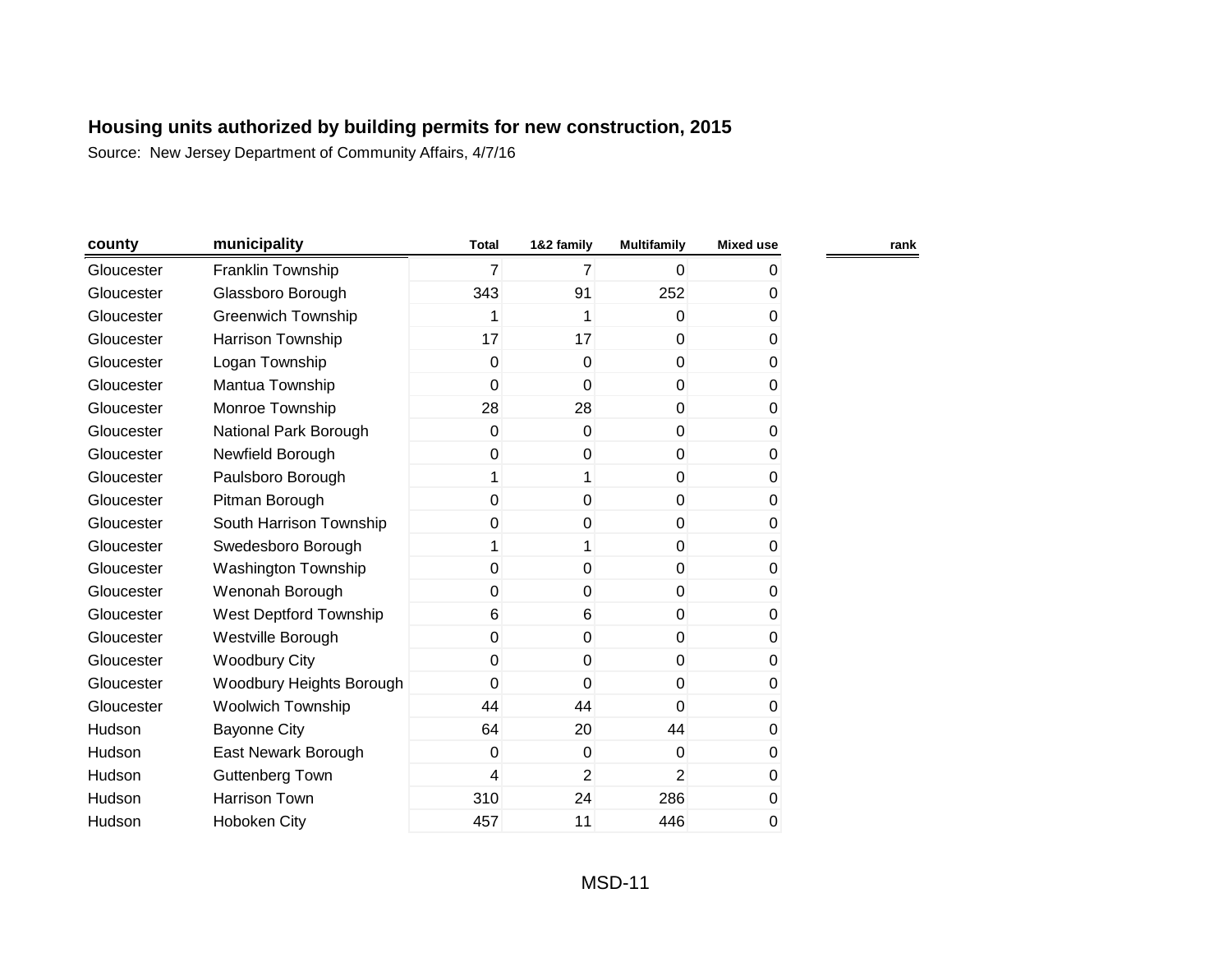| county    | municipality                | <b>Total</b>   | 1&2 family       | <b>Multifamily</b> | <b>Mixed use</b> | rank |
|-----------|-----------------------------|----------------|------------------|--------------------|------------------|------|
| Hudson    | Jersey City                 | 2,650          | 261              | 2,389              | 0                |      |
| Hudson    | <b>Kearny Town</b>          | 5              | $\overline{2}$   | 3                  | 0                |      |
| Hudson    | North Bergen Township       | 0              | $\mathbf 0$      | 0                  | 0                |      |
| Hudson    | Secaucus Town               | 72             | 10               | 62                 | 0                |      |
| Hudson    | <b>Union City</b>           | 174            | 0                | 174                | 0                |      |
| Hudson    | Weehawken Township          | 5              | 5                | 0                  | $\pmb{0}$        |      |
| Hudson    | West New York Town          | 355            | 0                | 355                | 0                |      |
| Hunterdon | Alexandria Township         | 7              | $\overline{7}$   | 0                  | 0                |      |
| Hunterdon | <b>Bethlehem Township</b>   | $\overline{0}$ | 0                | $\mathbf 0$        | 0                |      |
| Hunterdon | <b>Bloomsbury Borough</b>   | $\mathbf 0$    | $\mathbf 0$      | $\mathbf 0$        | 0                |      |
| Hunterdon | Califon Borough             | 0              | 0                | $\mathbf{0}$       | 0                |      |
| Hunterdon | <b>Clinton Town</b>         | 0              | 0                | $\mathbf 0$        | 0                |      |
| Hunterdon | <b>Clinton Township</b>     | 3              | 3                | $\mathbf{0}$       | 0                |      |
| Hunterdon | Delaware Township           | 1              | 1                | $\mathbf 0$        | 0                |      |
| Hunterdon | <b>East Amwell Township</b> | 14             | $\overline{2}$   | 12                 | 0                |      |
| Hunterdon | Flemington Borough          | 1              | 1                | $\mathbf 0$        | 0                |      |
| Hunterdon | Franklin Township           | 3              | 3                | $\pmb{0}$          | $\pmb{0}$        |      |
| Hunterdon | Frenchtown Borough          | 3              | 3                | $\mathbf 0$        | 0                |      |
| Hunterdon | Glen Gardner Borough        | $\pmb{0}$      | $\boldsymbol{0}$ | $\mathbf 0$        | 0                |      |
| Hunterdon | Hampton Borough             | $\mathbf 0$    | 0                | 0                  | 0                |      |
| Hunterdon | High Bridge Borough         | 12             | 0                | 12                 | 0                |      |
| Hunterdon | <b>Holland Township</b>     | $\overline{2}$ | $\overline{2}$   | $\mathbf 0$        | 0                |      |
| Hunterdon | Kingwood Township           | $\overline{2}$ | $\overline{2}$   | $\mathbf 0$        | 0                |      |
| Hunterdon | Lambertville City           | 4              | 4                | $\pmb{0}$          | $\pmb{0}$        |      |
| Hunterdon | Lebanon Borough             | 0              | 0                | 0                  | $\pmb{0}$        |      |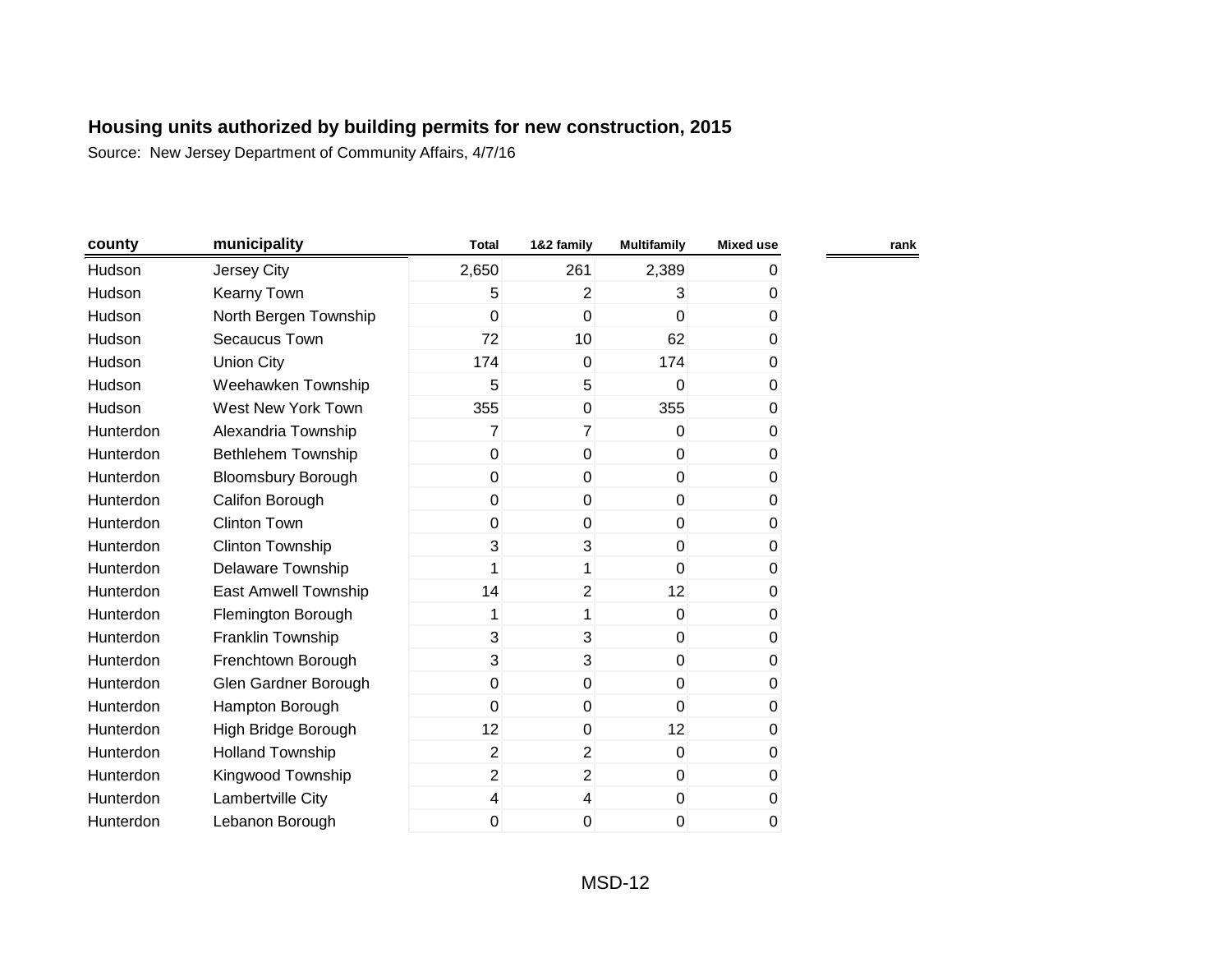| county    | municipality               | <b>Total</b>         | 1&2 family     | <b>Multifamily</b> | <b>Mixed use</b> | rank |
|-----------|----------------------------|----------------------|----------------|--------------------|------------------|------|
| Hunterdon | Lebanon Township           | 5                    | 5              | $\mathbf 0$        | 0                |      |
| Hunterdon | Milford Borough            | 0                    | $\overline{0}$ | $\Omega$           | 0                |      |
| Hunterdon | Raritan Township           | 41                   | 41             | $\mathbf 0$        | 0                |      |
| Hunterdon | <b>Readington Township</b> | 54                   | 54             | $\overline{0}$     | 0                |      |
| Hunterdon | Stockton Borough           | 0                    | 0              | $\mathbf 0$        | 0                |      |
| Hunterdon | <b>Tewksbury Township</b>  | 3                    | 3              | $\mathbf 0$        | 0                |      |
| Hunterdon | Union Township             | $\overline{2}$       | $\overline{2}$ | $\mathbf 0$        | 0                |      |
| Hunterdon | West Amwell Township       | 5                    | 5              | $\mathbf{0}$       | 0                |      |
| Mercer    | East Windsor Township      | 73                   | 9              | 64                 | 0                |      |
| Mercer    | Ewing Township             | 116                  | 10             | 106                | 0                |      |
| Mercer    | Hamilton Township          | 26                   | 25             |                    | 0                |      |
| Mercer    | Hightstown Borough         | 0                    | 0              | $\mathbf 0$        | 0                |      |
| Mercer    | Hopewell Borough           | 1                    | 1              | $\mathbf 0$        | 0                |      |
| Mercer    | Hopewell Township          | 14                   | 14             | $\mathbf 0$        | 0                |      |
| Mercer    | Lawrence Township          | 1                    | 1              | $\mathbf 0$        | 0                |      |
| Mercer    | Pennington Borough         | 0                    | $\mathbf 0$    | $\mathbf 0$        | 0                |      |
| Mercer    | Princeton Borough          | See Princeton (1114) |                |                    |                  |      |
| Mercer    | Princeton (1114)           | 369                  | 41             | 328                | 0                |      |
| Mercer    | <b>Trenton City</b>        | 0                    | $\mathbf 0$    | $\mathbf 0$        | 0                |      |
| Mercer    | Robbinsville Township      | 66                   | 66             | $\pmb{0}$          | 0                |      |
| Mercer    | West Windsor Township      | $\overline{2}$       | $\overline{2}$ | $\mathbf 0$        | 0                |      |
| Middlesex | Carteret Borough           | 0                    | 0              | $\mathbf 0$        | 0                |      |
| Middlesex | Cranbury Township          | 1                    | 1              | $\mathbf 0$        | 0                |      |
| Middlesex | Dunellen Borough           | 7                    | $\overline{7}$ | $\mathbf 0$        | 0                |      |
| Middlesex | East Brunswick Township    | 15                   | 14             | 0                  | 1                |      |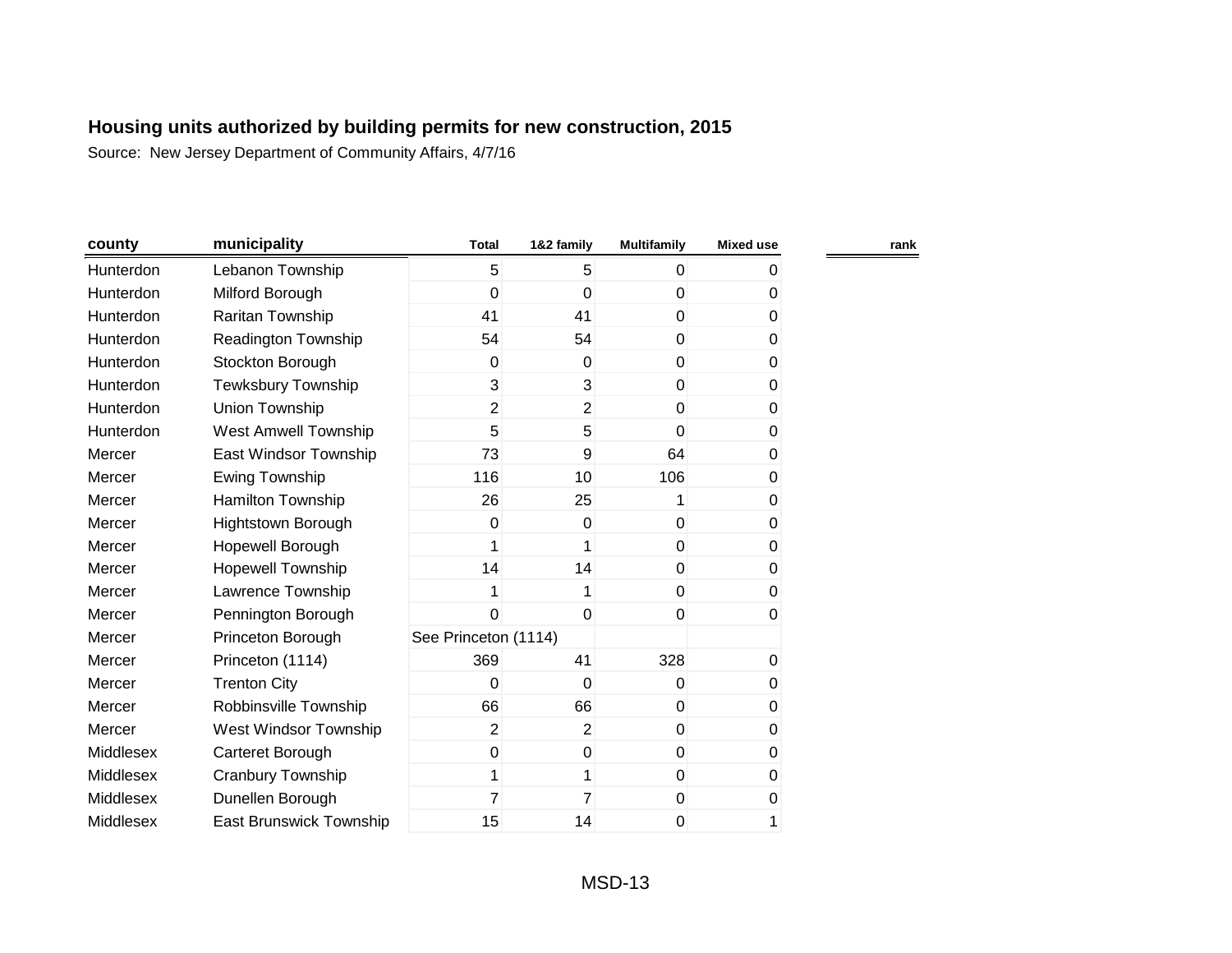| county    | municipality                 | <b>Total</b> | 1&2 family   | <b>Multifamily</b> | <b>Mixed use</b> | rank |
|-----------|------------------------------|--------------|--------------|--------------------|------------------|------|
| Middlesex | Edison Township              | 60           | 60           | 0                  | 0                |      |
| Middlesex | Helmetta Borough             | 0            | $\mathbf 0$  | $\mathbf 0$        | 0                |      |
| Middlesex | <b>Highland Park Borough</b> | 56           | 56           | $\mathbf 0$        | 0                |      |
| Middlesex | Jamesburg Borough            | $\mathbf 0$  | $\mathbf 0$  | $\mathbf{0}$       | 0                |      |
| Middlesex | Old Bridge Township          | $\mathbf{0}$ | $\mathbf{0}$ | $\mathbf{0}$       | 0                |      |
| Middlesex | Metuchen Borough             | 227          | 16           | 211                | 0                |      |
| Middlesex | Middlesex Borough            | 5            | 4            | 1                  | 0                |      |
| Middlesex | Milltown Borough             | 67           | 67           | $\mathbf{0}$       | 0                |      |
| Middlesex | Monroe Township              | 434          | 419          | 15                 | 0                |      |
| Middlesex | <b>New Brunswick City</b>    | 28           | 0            | 28                 | 0                |      |
| Middlesex | North Brunswick Township     | 4            | 4            | $\mathbf 0$        | 0                |      |
| Middlesex | Perth Amboy City             | 181          | 56           | 125                | 0                |      |
| Middlesex | Piscataway Township          | 14           | 14           | $\mathbf{0}$       | 0                |      |
| Middlesex | Plainsboro Township          | $\mathbf 0$  | $\mathbf 0$  | $\mathbf{0}$       | 0                |      |
| Middlesex | Sayreville Borough           | 125          | 1            | 124                | 0                |      |
| Middlesex | South Amboy City             | 20           | 11           | $\overline{9}$     | 0                |      |
| Middlesex | South Brunswick Township     | 172          | 172          | $\mathbf{0}$       | 0                |      |
| Middlesex | South Plainfield Borough     | 40           | 8            | 32                 | 0                |      |
| Middlesex | South River Borough          | 6            | 6            | $\mathbf 0$        | 0                |      |
| Middlesex | Spotswood Borough            | 3            | 3            | $\overline{0}$     | 0                |      |
| Middlesex | Woodbridge Township          | 122          | 99           | 23                 | 0                |      |
| Monmouth  | Allenhurst Borough           | $\pmb{0}$    | $\mathbf 0$  | $\mathbf 0$        | 0                |      |
| Monmouth  | Allentown Borough            | $\mathbf 0$  | 0            | $\overline{0}$     | 0                |      |
| Monmouth  | <b>Asbury Park City</b>      | 58           | 5            | 53                 | 0                |      |
| Monmouth  | Atlantic Highlands Borough   | 9            | 9            | 0                  | 0                |      |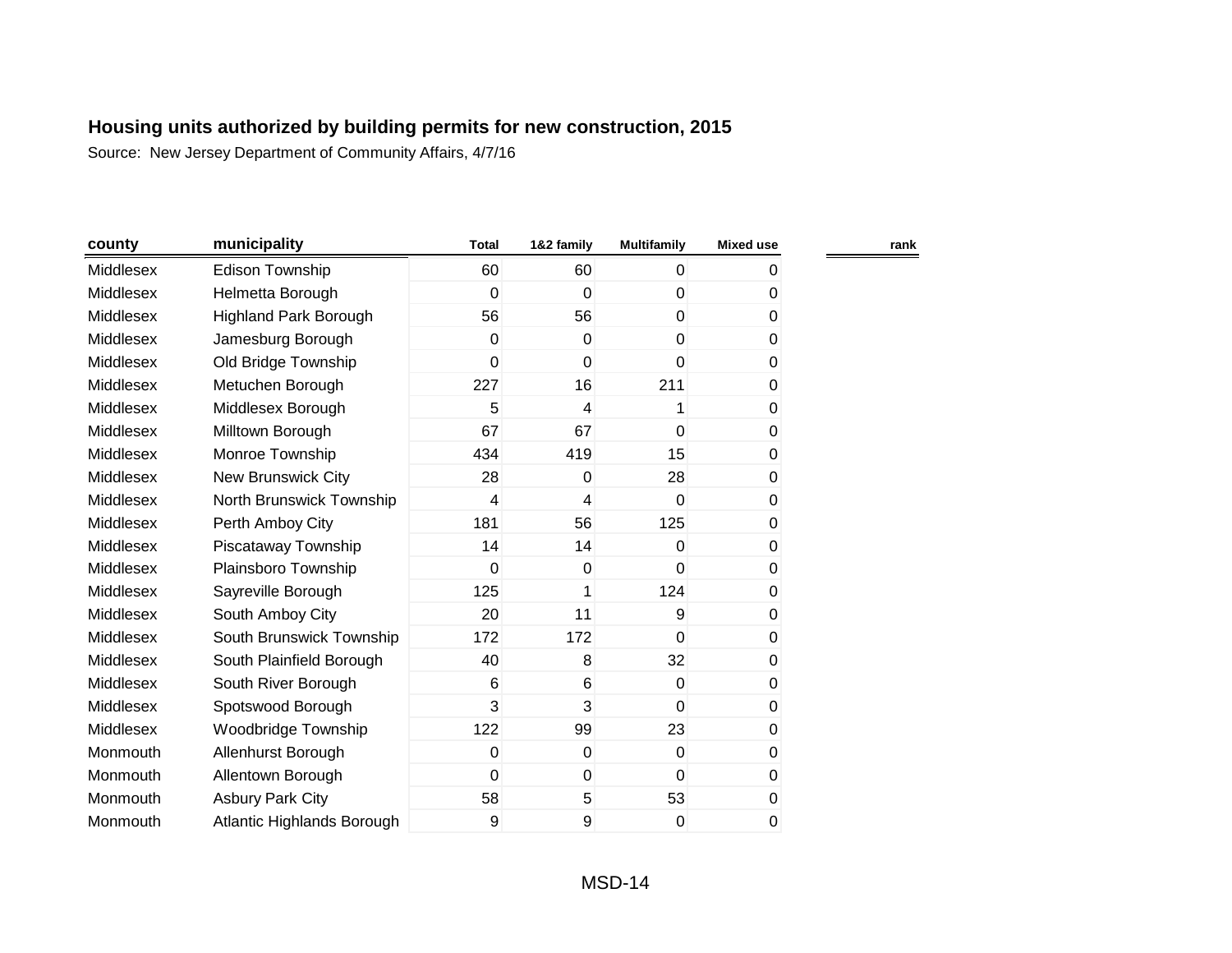| county   | municipality                 | <b>Total</b>   | 1&2 family     | <b>Multifamily</b> | <b>Mixed use</b> |  |
|----------|------------------------------|----------------|----------------|--------------------|------------------|--|
| Monmouth | Avon-by-the-Sea Borough      | 17             | 13             | $\overline{0}$     | 4                |  |
| Monmouth | Belmar Borough               | 15             | 15             | $\mathbf 0$        | 0                |  |
| Monmouth | <b>Bradley Beach Borough</b> | $\overline{7}$ | 7              | $\overline{0}$     | $\pmb{0}$        |  |
| Monmouth | <b>Brielle Borough</b>       | 8              | 8              | $\overline{0}$     | $\pmb{0}$        |  |
| Monmouth | <b>Colts Neck Township</b>   | 6              | 6              | $\overline{0}$     | 0                |  |
| Monmouth | Deal Borough                 | 5              | 5              | $\mathbf 0$        | 0                |  |
| Monmouth | Eatontown Borough            | 39             | 32             | $\overline{7}$     | 0                |  |
| Monmouth | Englishtown Borough          | 3              | 3              | $\overline{0}$     | 0                |  |
| Monmouth | Fair Haven Borough           | 27             | 27             | $\mathbf 0$        | 0                |  |
| Monmouth | Farmingdale Borough          | 0              | $\mathbf 0$    | $\overline{0}$     | 0                |  |
| Monmouth | Freehold Borough             | 6              | 5              | $\mathbf{0}$       | 1                |  |
| Monmouth | Freehold Township            | 1              | 1              | $\overline{0}$     | $\pmb{0}$        |  |
| Monmouth | <b>Highlands Borough</b>     | 33             | 33             | $\mathbf{0}$       | 0                |  |
| Monmouth | <b>Holmdel Township</b>      | 12             | 12             | $\mathbf{0}$       | 0                |  |
| Monmouth | <b>Howell Township</b>       | 191            | 129            | 62                 | 0                |  |
| Monmouth | Interlaken Borough           | 1              | 1              | $\overline{0}$     | 0                |  |
| Monmouth | Keansburg Borough            | 1              | 1              | $\overline{0}$     | 0                |  |
| Monmouth | Keyport Borough              | 0              | $\mathbf 0$    | $\mathbf 0$        | 0                |  |
| Monmouth | Little Silver Borough        | 40             | 40             | $\overline{0}$     | 0                |  |
| Monmouth | Loch Arbour Village          | 0              | $\mathbf 0$    | $\overline{0}$     | 0                |  |
| Monmouth | Long Branch City             | 27             | 27             | $\overline{0}$     | 0                |  |
| Monmouth | Manalapan Township           | $\overline{2}$ | $\overline{2}$ | $\mathbf 0$        | $\pmb{0}$        |  |
| Monmouth | Manasquan Borough            | 39             | 39             | $\mathbf 0$        | $\pmb{0}$        |  |
| Monmouth | Marlboro Township            | 8              | 8              | $\mathbf{0}$       | 0                |  |
| Monmouth | Matawan Borough              | 100            | 2              | 98                 | 0                |  |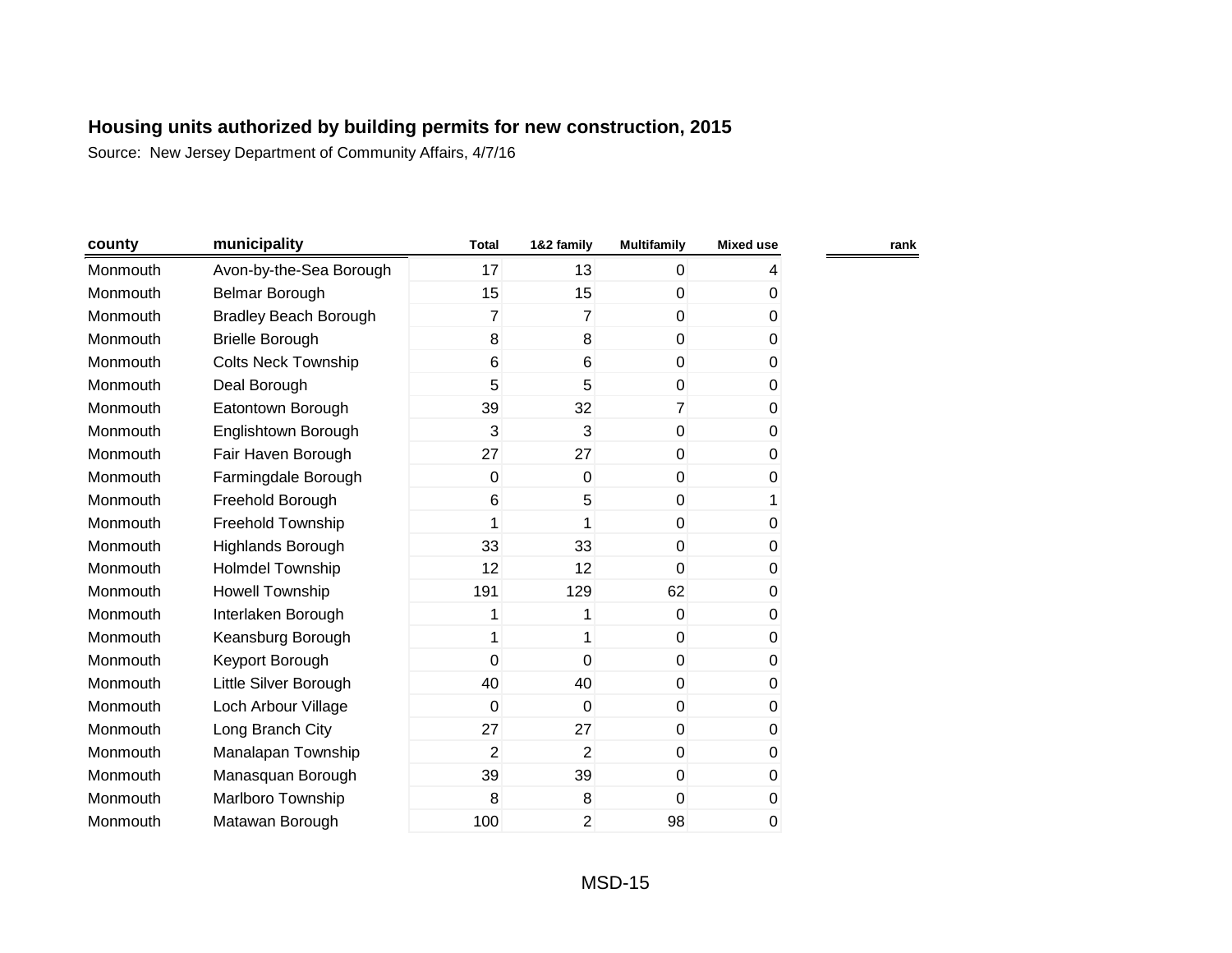| county        | municipality                | <b>Total</b>   | 1&2 family     | <b>Multifamily</b> | <b>Mixed use</b> | rank |
|---------------|-----------------------------|----------------|----------------|--------------------|------------------|------|
| Monmouth      | Aberdeen Township           | 38             | 19             | 19                 | 0                |      |
| Monmouth      | Middletown Township         | 73             | 71             | $\overline{2}$     | 0                |      |
| Monmouth      | Millstone Township          | 11             | 11             | $\pmb{0}$          | 0                |      |
| Monmouth      | Monmouth Beach Borough      | 11             | 11             | $\mathbf 0$        | 0                |      |
| Monmouth      | Neptune Township            | 14             | 14             | $\mathbf 0$        | 0                |      |
| Monmouth      | Neptune City Borough        | 15             | 15             | $\mathbf 0$        | 0                |      |
| Monmouth      | <b>Tinton Falls Borough</b> | 18             | 18             | $\mathbf{0}$       | 0                |      |
| Monmouth      | Ocean Township              | 113            | 20             | 93                 | $\boldsymbol{0}$ |      |
| Monmouth      | Oceanport Borough           | 8              | 8              | $\mathbf 0$        | 0                |      |
| Monmouth      | <b>Hazlet Township</b>      | 0              | $\pmb{0}$      | $\mathbf 0$        | 0                |      |
| Monmouth      | Red Bank Borough            | 1              | 1              | $\mathbf{0}$       | 0                |      |
| Monmouth      | Roosevelt Borough           | 0              | $\overline{0}$ | $\mathbf 0$        | 0                |      |
| Monmouth      | Rumson Borough              | 37             | 37             | $\overline{0}$     | 0                |      |
| Monmouth      | Sea Bright Borough          | 0              | $\mathbf 0$    | $\mathbf 0$        | 0                |      |
| Monmouth      | Sea Girt Borough            | 16             | 16             | $\mathbf 0$        | 0                |      |
| Monmouth      | Shrewsbury Borough          | 3              | 3              | $\mathbf 0$        | 0                |      |
| Monmouth      | Shrewsbury Township         | 0              | $\mathbf 0$    | $\mathbf 0$        | 0                |      |
| Monmouth      | Lake Como Borough           | 5              | 5              | $\mathbf 0$        | 0                |      |
| Monmouth      | Spring Lake Borough         | 33             | 33             | $\mathbf 0$        | 0                |      |
| Monmouth      | Spring Lake Heights Boro    | 8              | 8              | $\mathbf 0$        | 0                |      |
| Monmouth      | Union Beach Borough         | 41             | 41             | $\mathbf 0$        | 0                |      |
| Monmouth      | Upper Freehold Township     | 13             | 13             | $\mathbf 0$        | 0                |      |
| Monmouth      | Wall Township               | 31             | 31             | $\mathbf 0$        | 0                |      |
| Monmouth      | West Long Branch Borough    | $\overline{2}$ | $\overline{2}$ | $\pmb{0}$          | 0                |      |
| <b>Morris</b> | <b>Boonton Town</b>         | 1              | 1              | 0                  | 0                |      |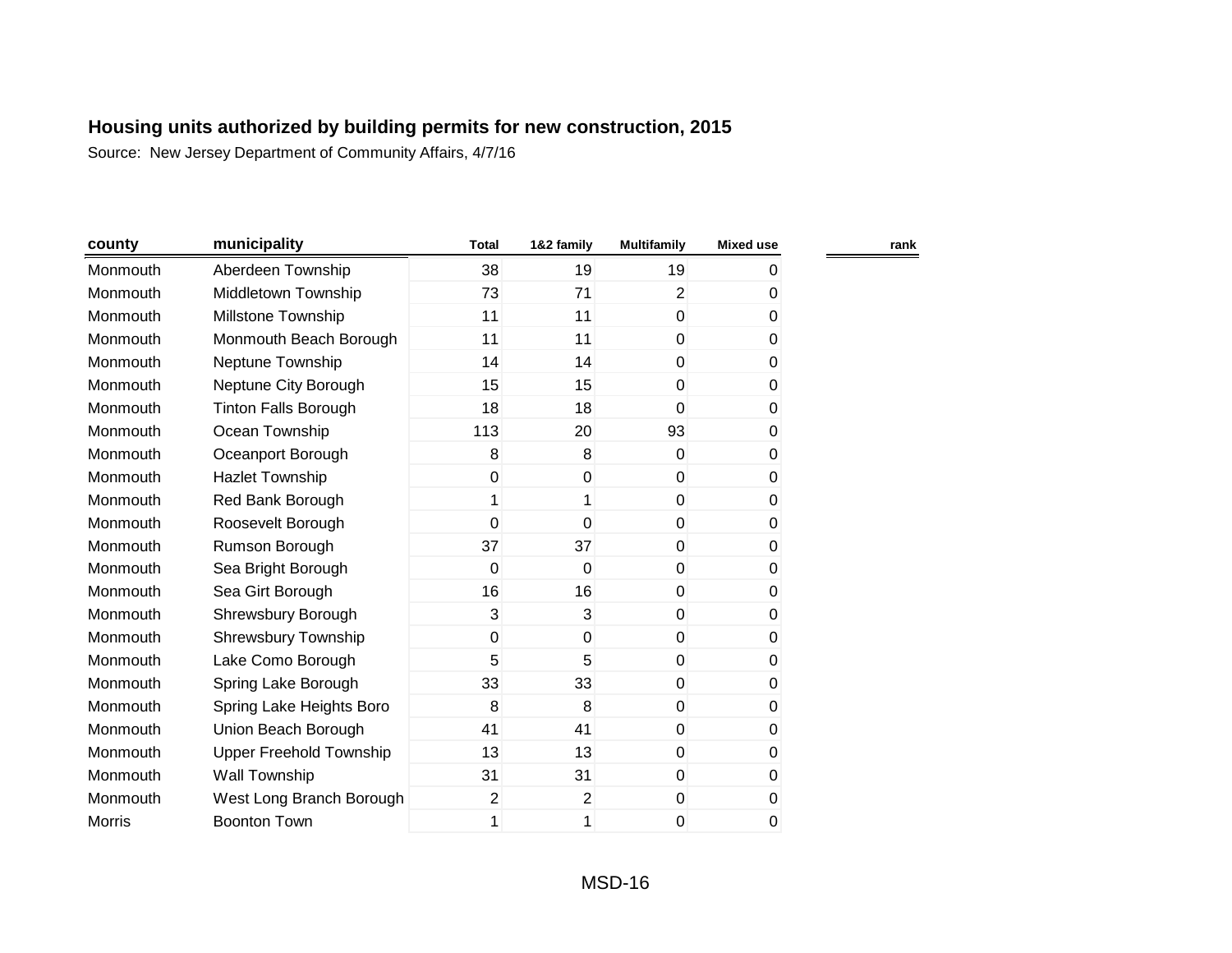| county        | municipality            | <b>Total</b>   | 1&2 family     | <b>Multifamily</b> | <b>Mixed use</b> |
|---------------|-------------------------|----------------|----------------|--------------------|------------------|
| <b>Morris</b> | <b>Boonton Township</b> | $\overline{4}$ | 4              | $\overline{0}$     | 0                |
| <b>Morris</b> | <b>Butler Borough</b>   | 1              | 1              | $\mathbf 0$        | 0                |
| <b>Morris</b> | Chatham Borough         | 13             | 13             | $\overline{0}$     | $\pmb{0}$        |
| Morris        | Chatham Township        | 30             | 30             | $\overline{0}$     | $\pmb{0}$        |
| <b>Morris</b> | Chester Borough         | $\overline{2}$ | $\overline{2}$ | $\overline{0}$     | 0                |
| <b>Morris</b> | <b>Chester Township</b> | 3              | 3              | $\overline{0}$     | 0                |
| <b>Morris</b> | Denville Township       | 97             | 97             | $\overline{0}$     | 0                |
| <b>Morris</b> | Dover Town              | 8              | $\overline{7}$ | $\overline{0}$     | 1                |
| <b>Morris</b> | East Hanover Township   | 12             | 12             | $\mathbf 0$        | 0                |
| <b>Morris</b> | Florham Park Borough    | 16             | 16             | $\mathbf 0$        | 0                |
| <b>Morris</b> | Hanover Township        | 20             | 20             | $\mathbf 0$        | 0                |
| <b>Morris</b> | Harding Township        | 7              | $\overline{7}$ | $\overline{0}$     | $\mathbf 0$      |
| <b>Morris</b> | Jefferson Township      | 9              | 9              | $\overline{0}$     | $\mathbf 0$      |
| <b>Morris</b> | Kinnelon Borough        | 3              | 3              | $\mathbf 0$        | $\pmb{0}$        |
| Morris        | Lincoln Park Borough    | 0              | $\mathbf 0$    | $\pmb{0}$          | $\pmb{0}$        |
| <b>Morris</b> | Madison Borough         | 20             | 19             | 1                  | 0                |
| <b>Morris</b> | Mendham Borough         | 0              | 0              | $\overline{0}$     | 0                |
| <b>Morris</b> | Mendham Township        | 0              | 0              | $\mathbf 0$        | 0                |
| <b>Morris</b> | Mine Hill Township      | 3              | 3              | $\mathbf 0$        | 0                |
| <b>Morris</b> | Montville Township      | 14             | 8              | $\mathbf{0}$       | 6                |
| <b>Morris</b> | Morris Township         | 41             | 41             | $\mathbf{0}$       | $\mathbf 0$      |
| <b>Morris</b> | Morris Plains Borough   | 0              | $\mathbf 0$    | $\overline{0}$     | $\pmb{0}$        |
| <b>Morris</b> | Morristown Town         | 33             | 3              | 30                 | $\pmb{0}$        |
| Morris        | Mountain Lakes Borough  | 15             | 15             | $\mathbf{0}$       | 0                |
| <b>Morris</b> | Mount Arlington Borough | 274            | 10             | 264                | 0                |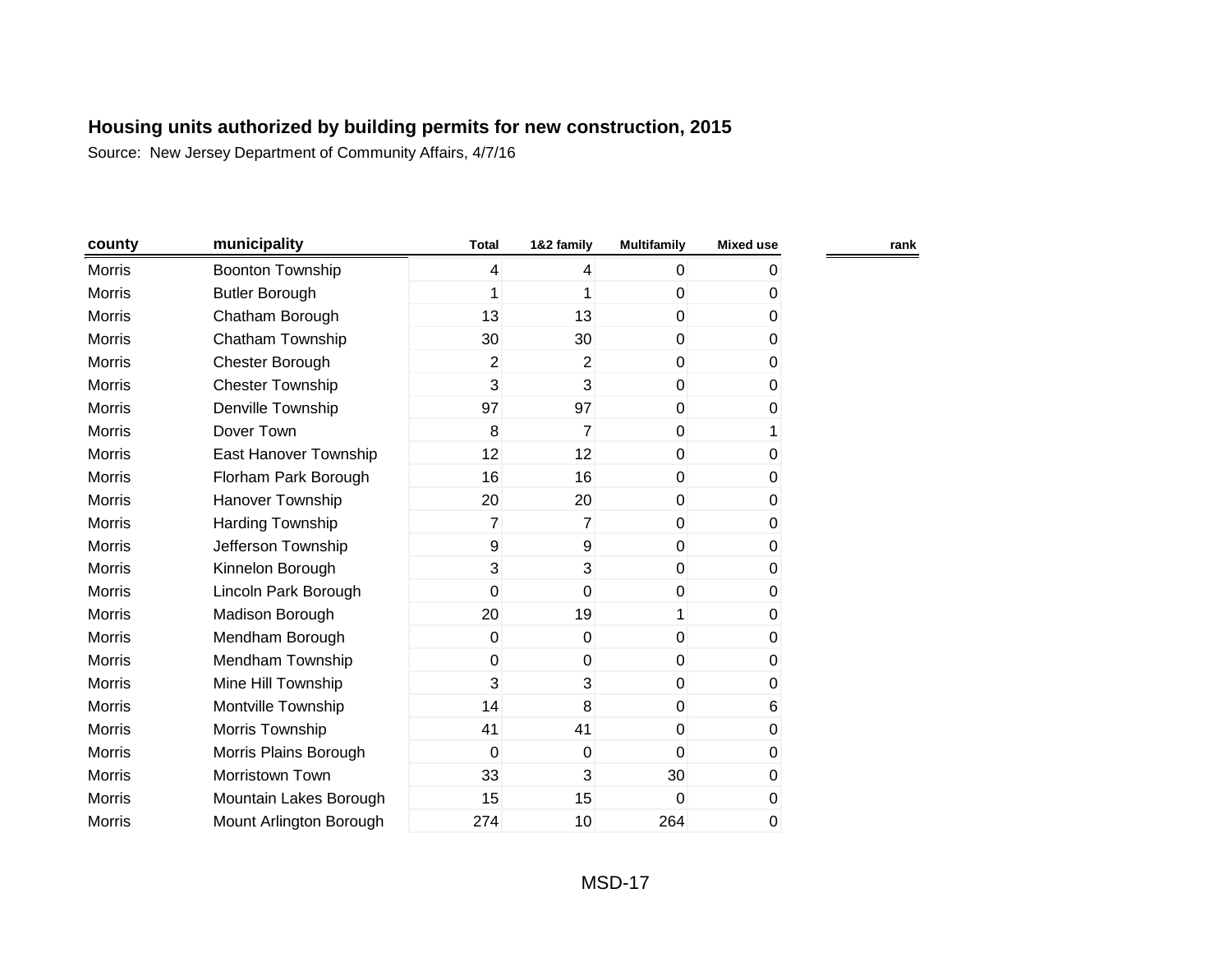| county        | municipality                   | <b>Total</b>   | 1&2 family      | <b>Multifamily</b> | <b>Mixed use</b> | rank |
|---------------|--------------------------------|----------------|-----------------|--------------------|------------------|------|
| <b>Morris</b> | Mount Olive Township           | 70             | 70              | $\overline{0}$     | 0                |      |
| <b>Morris</b> | Netcong Borough                | 1              | 1               | $\mathbf 0$        | 0                |      |
| <b>Morris</b> | Parsippany-Troy Hills Twp      | 64             | 64              | $\overline{0}$     | 0                |      |
| <b>Morris</b> | Long Hill Township             | 4              | 4               | $\overline{0}$     | 0                |      |
| <b>Morris</b> | Pequannock Township            | 23             | 5               | 18                 | 0                |      |
| <b>Morris</b> | Randolph Township              | 27             | 27              | $\overline{0}$     | 0                |      |
| <b>Morris</b> | Riverdale Borough              | $\overline{2}$ | $\overline{2}$  | $\overline{0}$     | 0                |      |
| <b>Morris</b> | Rockaway Borough               | 2              | $\overline{2}$  | $\overline{0}$     | 0                |      |
| <b>Morris</b> | Rockaway Township              | 101            | 1               | 100                | 0                |      |
| <b>Morris</b> | Roxbury Township               | 11             | 11              | $\overline{0}$     | 0                |      |
| <b>Morris</b> | <b>Victory Gardens Borough</b> | 0              | $\mathbf 0$     | $\overline{0}$     | 0                |      |
| <b>Morris</b> | Washington Township            | 15             | 15              | $\overline{0}$     | 0                |      |
| <b>Morris</b> | <b>Wharton Borough</b>         | 0              | $\mathbf 0$     | $\overline{0}$     | 0                |      |
| Ocean         | Barnegat Light Borough         | 7              | $\overline{7}$  | $\overline{0}$     | 0                |      |
| Ocean         | Bay Head Borough               | 0              | $\mathbf 0$     | $\overline{0}$     | 0                |      |
| Ocean         | Beach Haven Borough            | 31             | 30 <sup>°</sup> | $\overline{0}$     | 1                |      |
| Ocean         | Beachwood Borough              | 5              | 5               | $\overline{0}$     | 0                |      |
| Ocean         | <b>Berkeley Township</b>       | 88             | 86              | $\overline{2}$     | 0                |      |
| Ocean         | <b>Brick Township</b>          | 142            | 112             | 30                 | 0                |      |
| Ocean         | <b>Toms River Township</b>     | 719            | 544             | 175                | 0                |      |
| Ocean         | Eagleswood Township            | 5              | 5               | $\overline{0}$     | 0                |      |
| Ocean         | Harvey Cedars Borough          | 21             | 20              | $\overline{0}$     | 1                |      |
| Ocean         | Island Heights Borough         | 11             | 11              | $\mathbf{0}$       | 0                |      |
| Ocean         | Jackson Township               | 220            | 86              | 134                | 0                |      |
| Ocean         | Lacey Township                 | 70             | 70              | 0                  | 0                |      |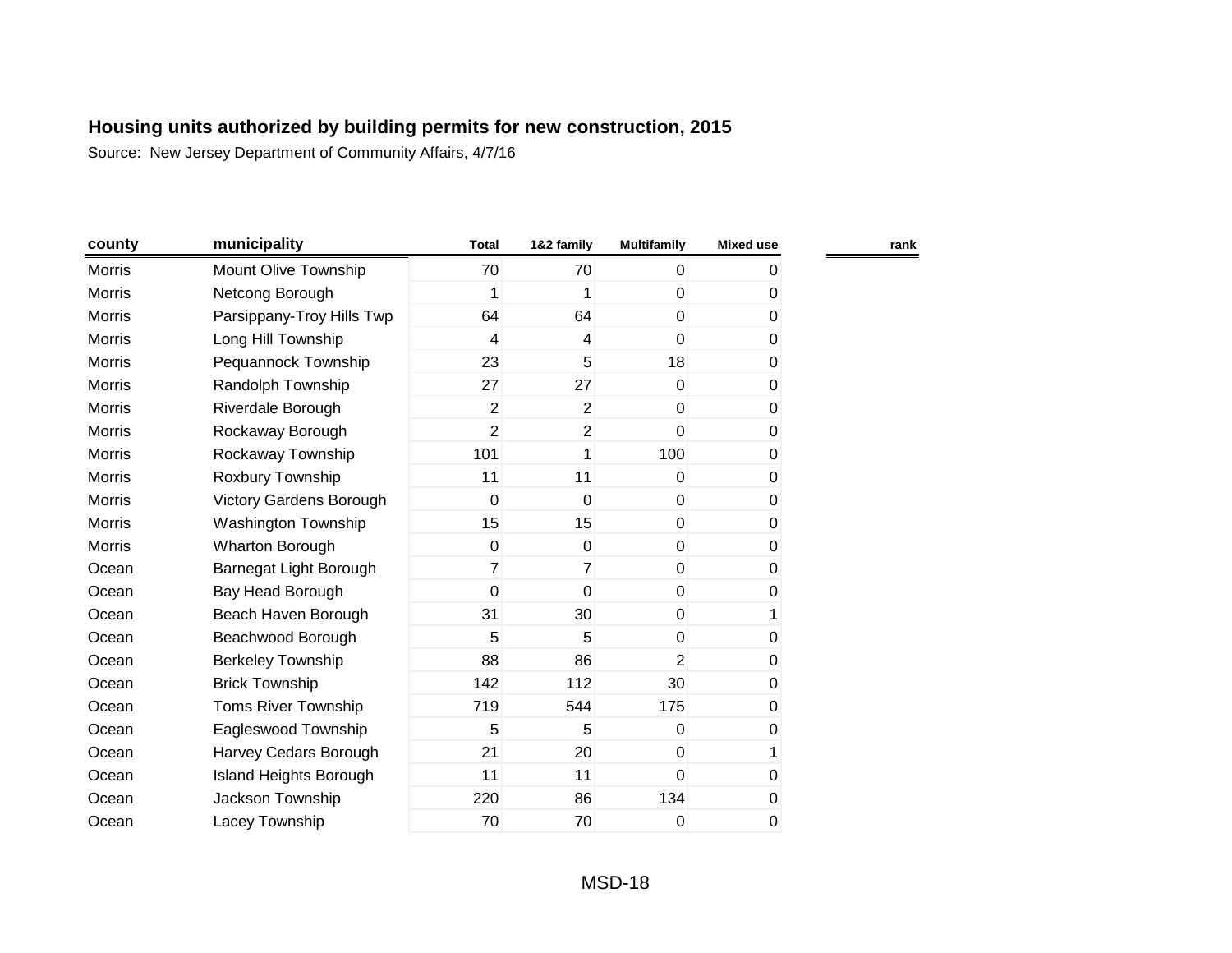| county  | municipality                | <b>Total</b>   | 1&2 family     | <b>Multifamily</b> | <b>Mixed use</b> |
|---------|-----------------------------|----------------|----------------|--------------------|------------------|
| Ocean   | Lakehurst Borough           | $\mathbf 0$    | $\mathbf 0$    | $\mathbf 0$        | 0                |
| Ocean   | Lakewood Township           | 781            | 718            | 63                 | 0                |
| Ocean   | Lavallette Borough          | 53             | 53             | $\Omega$           | 0                |
| Ocean   | Little Egg Harbor Township  | 125            | 123            | $\mathbf 0$        | $\overline{2}$   |
| Ocean   | Long Beach Township         | 115            | 115            | 0                  | 0                |
| Ocean   | Manchester Township         | 10             | 10             | $\mathbf 0$        | $\mathbf 0$      |
| Ocean   | Mantoloking Borough         | 20             | 20             | $\mathbf 0$        | 0                |
| Ocean   | Ocean Township              | 52             | 52             | $\mathbf 0$        | $\mathbf 0$      |
| Ocean   | Ocean Gate Borough          | 13             | 13             | 0                  | 0                |
| Ocean   | Pine Beach Borough          | 0              | 0              | 0                  | 0                |
| Ocean   | <b>Plumsted Township</b>    | 3              | 3              | $\Omega$           | 0                |
| Ocean   | Point Pleasant Borough      | 37             | 37             | $\mathbf{0}$       | 0                |
| Ocean   | Point Pleasant Beach Boro   | 19             | 19             | $\mathbf{0}$       | 0                |
| Ocean   | Seaside Heights Borough     | 1              | $\mathbf 0$    | 0                  | 1                |
| Ocean   | Seaside Park Borough        | 11             | 11             | $\Omega$           | 0                |
| Ocean   | Ship Bottom Borough         | 33             | 32             | $\mathbf{0}$       | 1                |
| Ocean   | South Toms River Borough    | 0              | $\mathbf 0$    | $\mathbf 0$        | 0                |
| Ocean   | <b>Stafford Township</b>    | 142            | 141            | 1                  | 0                |
| Ocean   | Surf City Borough           | 26             | 26             | 0                  | 0                |
| Ocean   | <b>Tuckerton Borough</b>    | $\mathbf 0$    | $\mathbf 0$    | $\mathbf 0$        | 0                |
| Ocean   | <b>Barnegat Township</b>    | 102            | 102            | $\mathbf 0$        | 0                |
| Passaic | <b>Bloomingdale Borough</b> | 1              | 1              | $\mathbf{0}$       | 0                |
| Passaic | <b>Clifton City</b>         | 17             | 8              | 9                  | 0                |
| Passaic | Haledon Borough             | 0              | $\mathbf 0$    | $\pmb{0}$          | 0                |
| Passaic | Hawthorne Borough           | $\overline{2}$ | $\overline{2}$ | 0                  | 0                |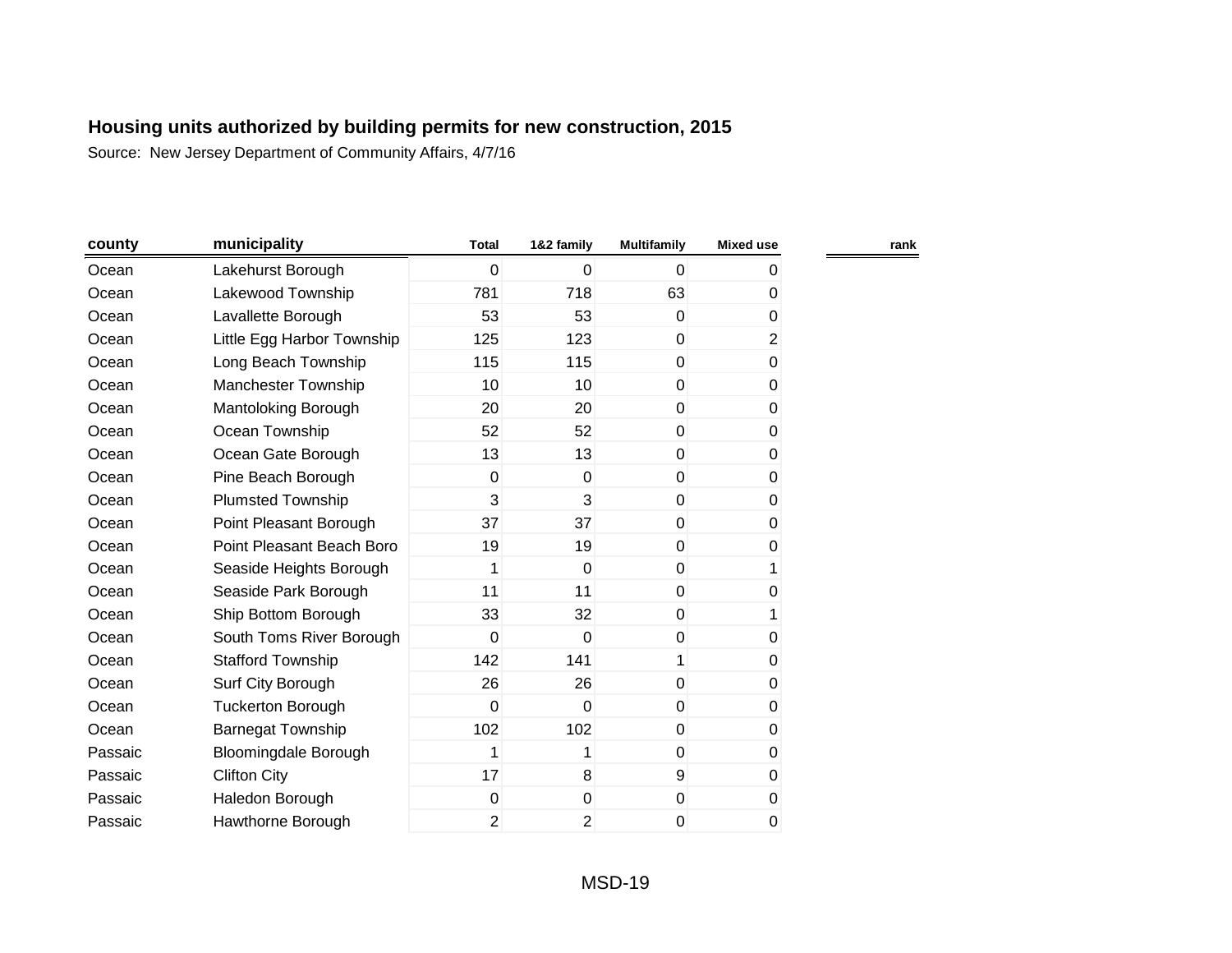Source: New Jersey Department of Community Affairs, 4/7/16

| county  | municipality                  | <b>Total</b>   | 1&2 family     | <b>Multifamily</b> | <b>Mixed use</b> | rank |
|---------|-------------------------------|----------------|----------------|--------------------|------------------|------|
| Passaic | Little Falls Township         | 37             | $\overline{3}$ | 34                 | 0                |      |
| Passaic | North Haledon Borough         | 0              | $\mathbf 0$    | $\overline{0}$     | 0                |      |
| Passaic | Passaic City                  | 0              | $\mathbf 0$    | $\overline{0}$     | 0                |      |
| Passaic | Paterson City                 | 29             | 29             | $\overline{0}$     | 0                |      |
| Passaic | Pompton Lakes Borough         | $\overline{7}$ | $\overline{7}$ | $\mathbf 0$        | 0                |      |
| Passaic | Prospect Park Borough         | $\mathbf 0$    | $\mathbf 0$    | $\overline{0}$     | 0                |      |
| Passaic | Ringwood Borough              | 3              | 3              | $\overline{0}$     | 0                |      |
| Passaic | Totowa Borough                | 33             | 5              | 28                 | $\pmb{0}$        |      |
| Passaic | Wanaque Borough               | 43             | 1              | 42                 | 0                |      |
| Passaic | Wayne Township                | 6              | 6              | $\overline{0}$     | 0                |      |
| Passaic | West Milford Township         | 9              | 9              | $\Omega$           | 0                |      |
| Passaic | <b>Woodland Park Borough</b>  | 112            | $\overline{2}$ | 110                | 0                |      |
| Salem   | Alloway Township              | 1              | 1              | $\Omega$           | 0                |      |
| Salem   | Elmer Borough                 | 0              | $\mathbf{0}$   | $\mathbf 0$        | 0                |      |
| Salem   | <b>Elsinboro Township</b>     | 0              | $\Omega$       | $\overline{0}$     | 0                |      |
| Salem   | Lower Alloways Creek Twp      | 0              | $\mathbf{0}$   | $\overline{0}$     | 0                |      |
| Salem   | Mannington Township           | 0              | $\mathbf 0$    | $\overline{0}$     | 0                |      |
| Salem   | <b>Oldmans Township</b>       | 1              | 1              | $\overline{0}$     | 0                |      |
| Salem   | Penns Grove Borough           | 0              | 0              | $\overline{0}$     | 0                |      |
| Salem   | Pennsville Township           | 1              | 1              | $\overline{0}$     | 0                |      |
| Salem   | Pilesgrove Township           | 4              | $\overline{4}$ | $\overline{0}$     | 0                |      |
| Salem   | Pittsgrove Township           | $\overline{2}$ | $\overline{2}$ | $\overline{0}$     | 0                |      |
| Salem   | Quinton Township              | $\mathbf 0$    | $\mathbf 0$    | $\overline{0}$     | 0                |      |
| Salem   | Salem City                    | 0              | $\mathbf 0$    | $\boldsymbol{0}$   | 0                |      |
| Salem   | <b>Carneys Point Township</b> | 9              | 8              | 1                  | 0                |      |

MSD-20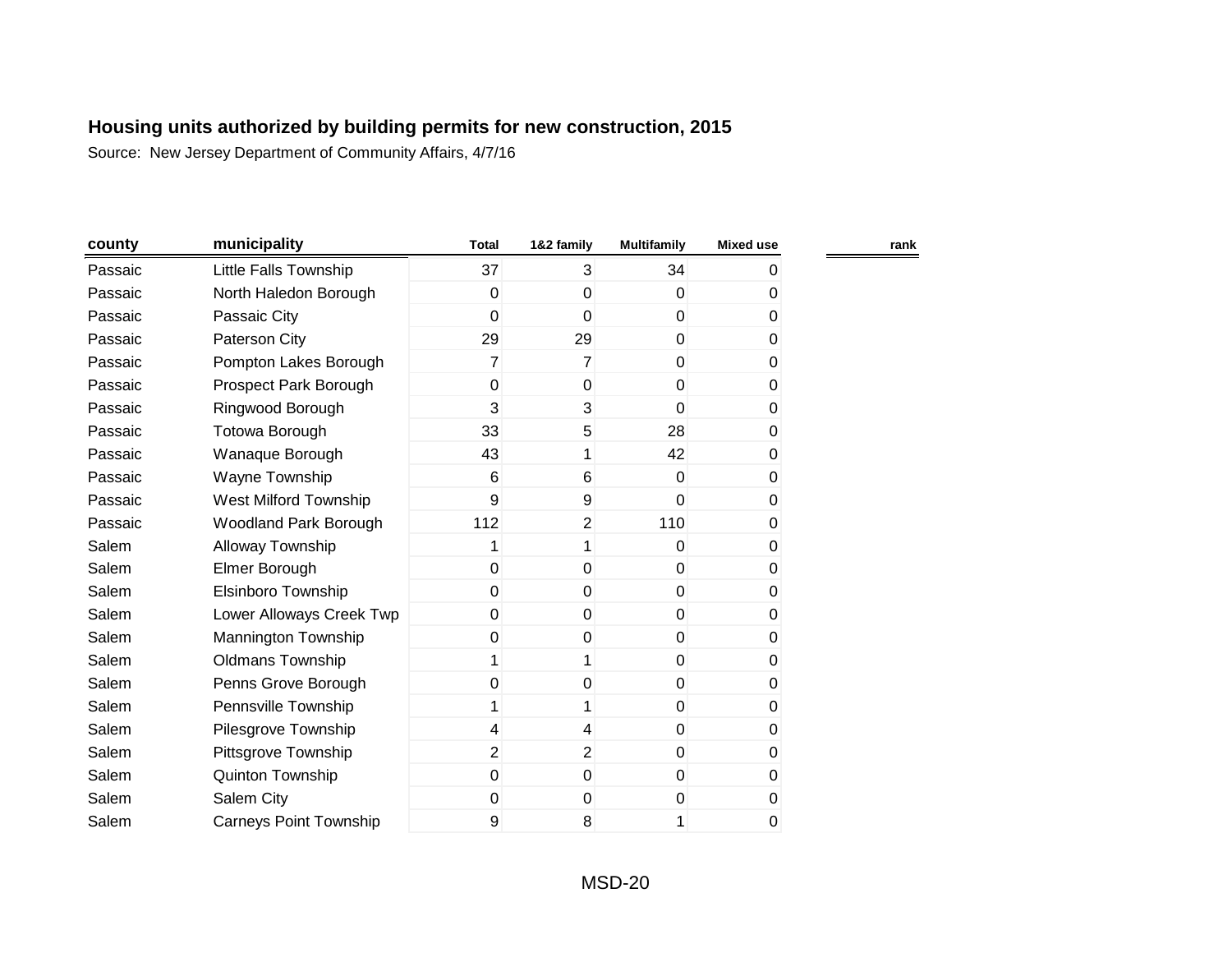| county        | municipality                     | <b>Total</b>   | 1&2 family     | <b>Multifamily</b> | <b>Mixed use</b> | rank |
|---------------|----------------------------------|----------------|----------------|--------------------|------------------|------|
| Salem         | <b>Upper Pittsgrove Township</b> | $\overline{2}$ | $\overline{2}$ | $\overline{0}$     | 0                |      |
| Salem         | Woodstown Borough                | 0              | $\mathbf 0$    | 0                  | 0                |      |
| Somerset      | <b>Bedminster Township</b>       | 0              | $\mathbf 0$    | $\overline{0}$     | 0                |      |
| Somerset      | <b>Bernards Township</b>         | 11             | 11             | $\overline{0}$     | $\pmb{0}$        |      |
| Somerset      | Bernardsville Borough            | 5              | 5              | $\overline{0}$     | 0                |      |
| Somerset      | Bound Brook Borough              | 4              | 4              | $\overline{0}$     | 0                |      |
| Somerset      | <b>Branchburg Township</b>       | 14             | 14             | $\overline{0}$     | 0                |      |
| Somerset      | <b>Bridgewater Township</b>      | 24             | 24             | $\overline{0}$     | 0                |      |
| Somerset      | Far Hills Borough                | 0              | 0              | 0                  | 0                |      |
| Somerset      | Franklin Township                | 117            | 69             | 48                 | 0                |      |
| Somerset      | <b>Green Brook Township</b>      | 4              | 4              | $\overline{0}$     | 0                |      |
| Somerset      | Hillsborough Township            | 312            | 76             | 236                | 0                |      |
| Somerset      | Manville Borough                 | $\overline{2}$ | $\overline{c}$ | $\overline{0}$     | $\pmb{0}$        |      |
| Somerset      | Millstone Borough                | 0              | 0              | $\overline{0}$     | 0                |      |
| Somerset      | Montgomery Township              | 143            | 103            | 40                 | $\pmb{0}$        |      |
| Somerset      | North Plainfield Borough         | 6              | 6              | $\overline{0}$     | 0                |      |
| Somerset      | Peapack and Gladstone Bor        | $\overline{7}$ | $\overline{7}$ | $\overline{0}$     | 0                |      |
| Somerset      | Raritan Borough                  | 0              | 0              | $\overline{0}$     | 0                |      |
| Somerset      | Rocky Hill Borough               | 1              | 1              | $\overline{0}$     | 0                |      |
| Somerset      | Somerville Borough               | 118            | 1              | 117                | 0                |      |
| Somerset      | South Bound Brook Boro           | 25             | 25             | 0                  | 0                |      |
| Somerset      | <b>Warren Township</b>           | 45             | 15             | 30                 | 0                |      |
| Somerset      | Watchung Borough                 | 8              | 8              | $\overline{0}$     | $\pmb{0}$        |      |
| <b>Sussex</b> | Andover Borough                  | 0              | 0              | $\boldsymbol{0}$   | $\pmb{0}$        |      |
| Sussex        | Andover Township                 | 1              | 1              | 0                  | 0                |      |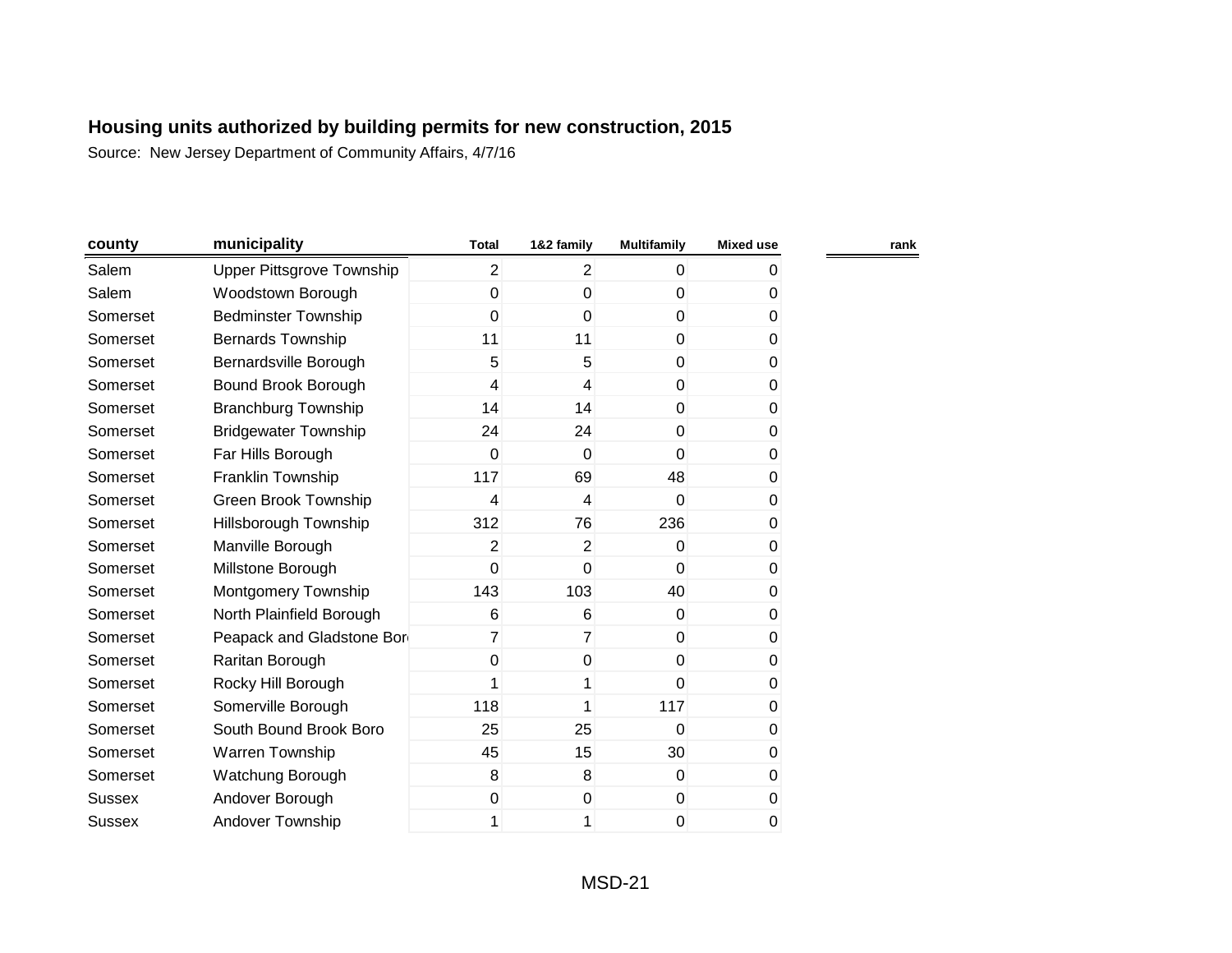| county        | municipality               | <b>Total</b>   | 1&2 family     | <b>Multifamily</b> | <b>Mixed use</b> | rank |
|---------------|----------------------------|----------------|----------------|--------------------|------------------|------|
| Sussex        | <b>Branchville Borough</b> | 0              | 0              | $\overline{0}$     | 0                |      |
| <b>Sussex</b> | <b>Byram Township</b>      | 4              | 3              | 0                  |                  |      |
| <b>Sussex</b> | Frankford Township         | 5              | 5              | $\overline{0}$     | 0                |      |
| <b>Sussex</b> | Franklin Borough           | 0              | $\mathbf 0$    | $\overline{0}$     | 0                |      |
| <b>Sussex</b> | Fredon Township            | 1              | 1              | $\overline{0}$     | 0                |      |
| <b>Sussex</b> | Green Township             | 7              | 7              | $\overline{0}$     | 0                |      |
| <b>Sussex</b> | Hamburg Borough            | 1              | 1              | 0                  | 0                |      |
| Sussex        | Hampton Township           | 1              | 1              | $\overline{0}$     | 0                |      |
| <b>Sussex</b> | Hardyston Township         | 4              | 4              | 0                  | 0                |      |
| <b>Sussex</b> | <b>Hopatcong Borough</b>   | $\overline{c}$ | 1              | 1                  | 0                |      |
| <b>Sussex</b> | Lafayette Township         | 3              | $\overline{2}$ | $\mathbf 0$        | 1                |      |
| Sussex        | Montague Township          | 0              | $\mathbf 0$    | $\overline{0}$     | 0                |      |
| <b>Sussex</b> | Newton Town                | 0              | $\mathbf 0$    | $\overline{0}$     | 0                |      |
| <b>Sussex</b> | Ogdensburg Borough         | 0              | 0              | $\overline{0}$     | 0                |      |
| <b>Sussex</b> | Sandyston Township         | 1              | 1              | $\overline{0}$     | 0                |      |
| <b>Sussex</b> | Sparta Township            | $\overline{2}$ | $\overline{2}$ | $\boldsymbol{0}$   | 0                |      |
| <b>Sussex</b> | Stanhope Borough           | 0              | $\pmb{0}$      | $\boldsymbol{0}$   | 0                |      |
| <b>Sussex</b> | <b>Stillwater Township</b> | 1              | 1              | $\boldsymbol{0}$   | 0                |      |
| <b>Sussex</b> | Sussex Borough             | 1              | 1              | $\boldsymbol{0}$   | 0                |      |
| <b>Sussex</b> | Vernon Township            | 5              | 5              | $\boldsymbol{0}$   | 0                |      |
| <b>Sussex</b> | <b>Walpack Township</b>    | $\mathbf 0$    | $\mathbf 0$    | $\overline{0}$     | 0                |      |
| <b>Sussex</b> | Wantage Township           | 7              | 7              | $\overline{0}$     | 0                |      |
| Union         | Berkeley Heights Township  | 30             | 30             | $\overline{0}$     | 0                |      |
| Union         | <b>Clark Township</b>      | 20             | 20             | $\mathbf 0$        | 0                |      |
| Union         | <b>Cranford Township</b>   | 11             | 11             | 0                  | 0                |      |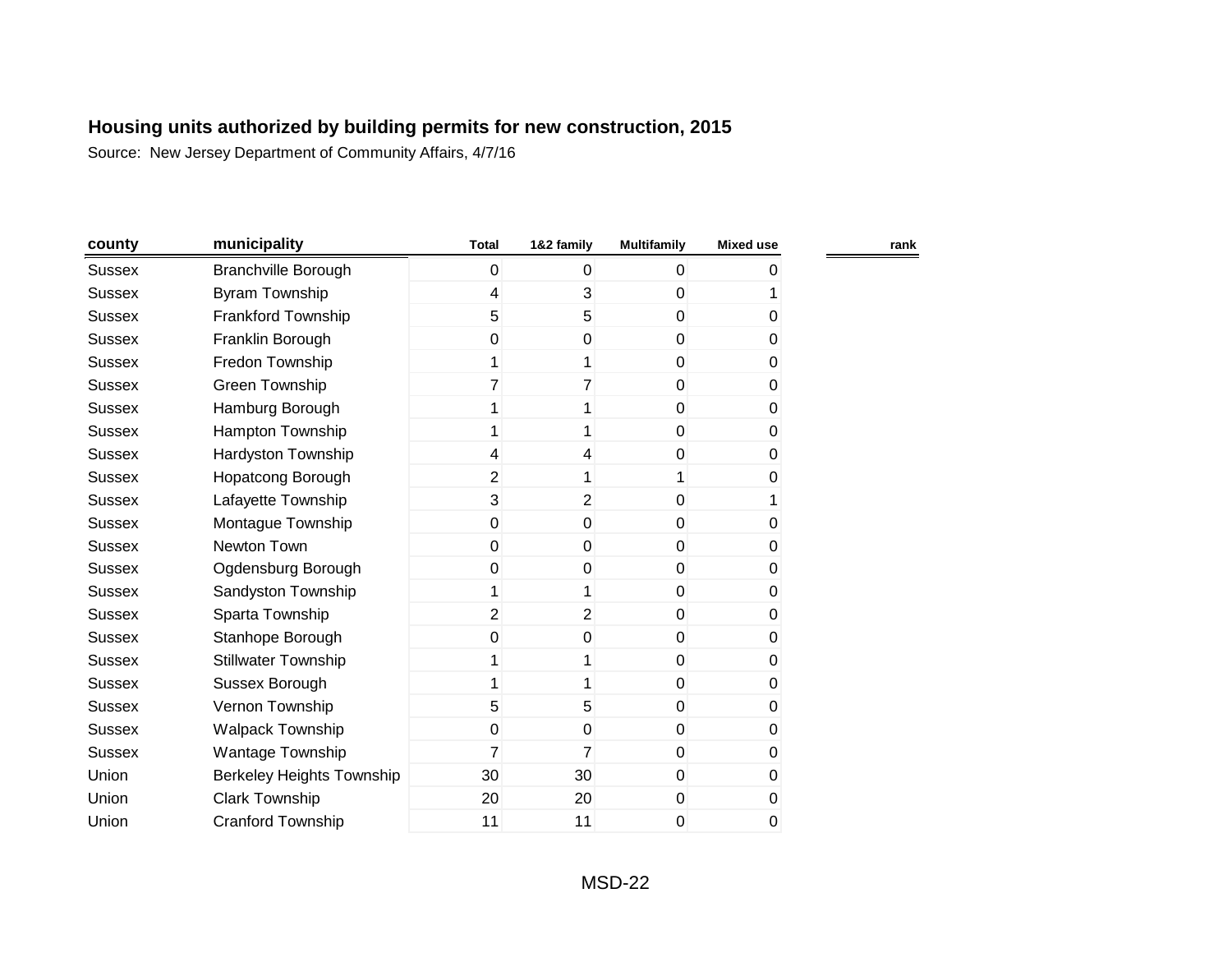| county | municipality               | <b>Total</b>   | 1&2 family               | <b>Multifamily</b> | <b>Mixed use</b> | rank |
|--------|----------------------------|----------------|--------------------------|--------------------|------------------|------|
| Union  | <b>Elizabeth City</b>      | 174            | 60                       | 114                | 0                |      |
| Union  | Fanwood Borough            | 19             | 3                        | 16                 | 0                |      |
| Union  | Garwood Borough            | $\overline{2}$ | $\overline{2}$           | $\overline{0}$     | 0                |      |
| Union  | Hillside Township          | 12             | 8                        | $\overline{4}$     | 0                |      |
| Union  | Kenilworth Borough         | $\mathbf 0$    | $\mathbf 0$              | $\mathbf 0$        | 0                |      |
| Union  | <b>Linden City</b>         | 17             | 17                       | $\overline{0}$     | $\pmb{0}$        |      |
| Union  | Mountainside Borough       | $\overline{4}$ | $\overline{\mathcal{A}}$ | $\overline{0}$     | 0                |      |
| Union  | New Providence Borough     | 118            | 5                        | 113                | $\pmb{0}$        |      |
| Union  | <b>Plainfield City</b>     | 11             | 11                       | $\Omega$           | 0                |      |
| Union  | <b>Rahway City</b>         | 8              | 3                        | 5                  | 0                |      |
| Union  | Roselle Borough            | 6              | 6                        | $\overline{0}$     | 0                |      |
| Union  | Roselle Park Borough       | 1              | 1                        | $\overline{0}$     | 0                |      |
| Union  | Scotch Plains Township     | 22             | 22                       | $\overline{0}$     | 0                |      |
| Union  | Springfield Township       | 5              | 5                        | $\overline{0}$     | 0                |      |
| Union  | <b>Summit City</b>         | 18             | 18                       | 0                  | 0                |      |
| Union  | Union Township             | 355            | $6\phantom{1}$           | 349                | 0                |      |
| Union  | Westfield Town             | 90             | 90                       | $\overline{0}$     | $\pmb{0}$        |      |
| Union  | Winfield Township          | 0              | 0                        | $\boldsymbol{0}$   | $\pmb{0}$        |      |
| Warren | Allamuchy Township         | 33             | 33                       | $\boldsymbol{0}$   | $\pmb{0}$        |      |
| Warren | Alpha Borough              | 0              | 0                        | $\overline{0}$     | 0                |      |
| Warren | <b>Belvidere Town</b>      | $\pmb{0}$      | $\pmb{0}$                | $\boldsymbol{0}$   | 0                |      |
| Warren | <b>Blairstown Township</b> | $\overline{2}$ | $\overline{2}$           | $\overline{0}$     | 0                |      |
| Warren | Franklin Township          | 3              | 3                        | $\overline{0}$     | 0                |      |
| Warren | Frelinghuysen Township     | $\overline{2}$ | $\overline{2}$           | $\mathbf 0$        | $\pmb{0}$        |      |
| Warren | <b>Greenwich Township</b>  | 0              | 0                        | 0                  | 0                |      |